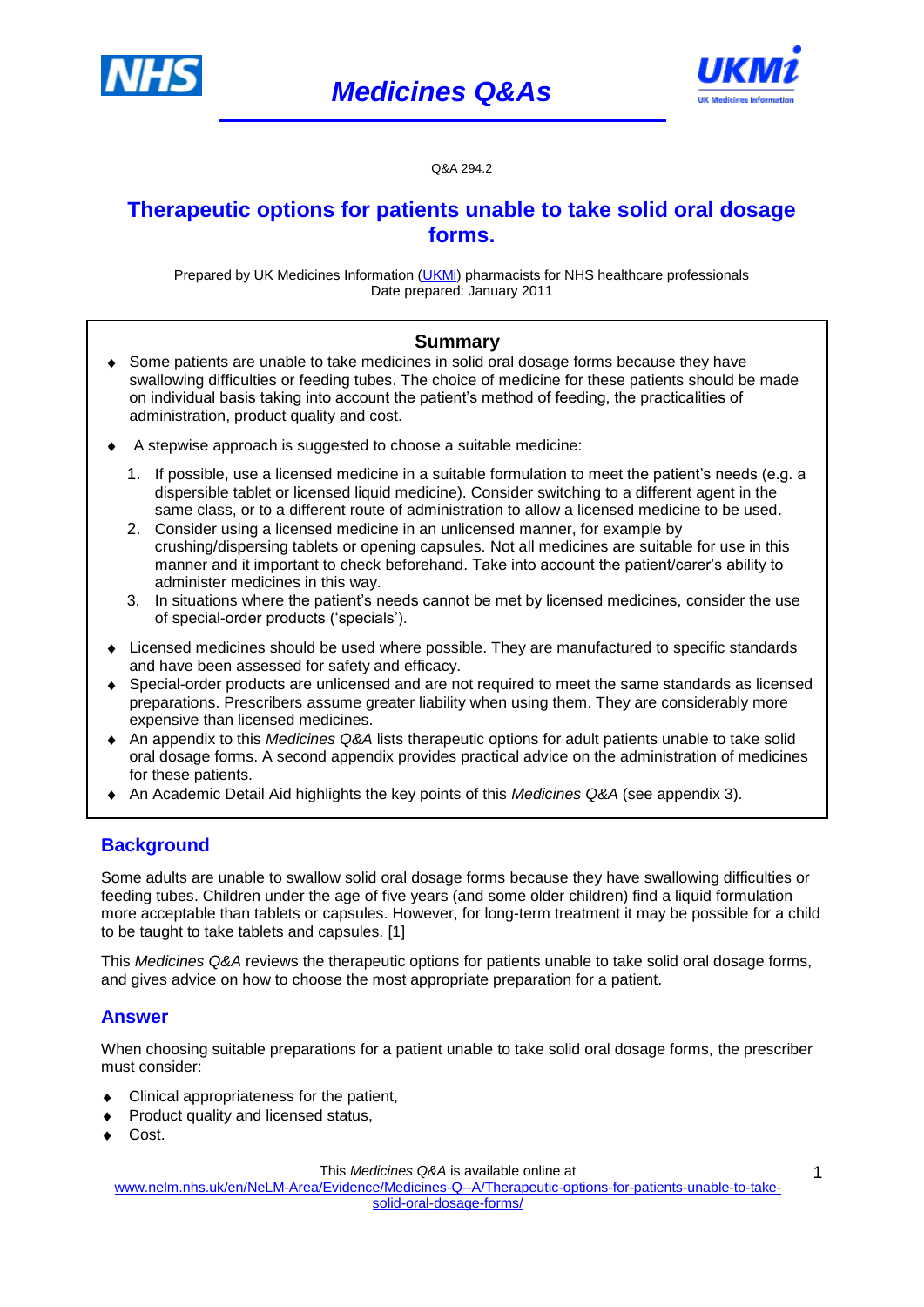The first consideration should be to determine if a medicine is needed at all. Any unnecessary medicines should be stopped. If medication is required, consider agents with a prolonged therapeutic effect (but not modified or slow-release preparations) to reduce the frequency of dose administration. If a medicine is required a stepped approach is suggested to choose an appropriate preparation:

### **1. Licensed medicines administered as intended**

Licensed medicines should be used where possible. They are associated with less risk and are less expensive than special-order products. Licensed medicines must meet quality standards for manufacture and be accompanied by appropriate product information and labelling. In order to be granted a licence, a medicine must show evidence of efficacy and safety. [2] In many cases a licensed medicine will be suitable to meet the patient's needs, for example a licensed liquid or dispersible tablets.

Example: Metformin tablets can be replaced by metformin powder for oral solution.

It may be appropriate to switch to a different medicine.

- Example: Aspirin dispersible tablets may be a suitable alternative to clopidogrel tablets;
- Example: Fluoxetine liquid may be a suitable alternative to sertraline tablets.

Consider the use of dosage forms for administration via other routes such as transdermal patches or suppositories if appropriate.

Example: Transdermal preparations of hormone replacement therapy may be preferred to oral preparations.

Adults who dislike swallowing large tablets or capsules can usually manage small tablets and capsules, or large tablets snapped in half, and, with encouragement, can manage most medicines. The use of costly special-order products for these patients is generally not justified. Community pharmacists may be able to suggest suitable preparations for their patients.

The prescriber should be aware of the route and method of administration of medicines they prescribe; information on the administration of medicines via feeding tubes or with food may not be included in a product's Summary of Product Characteristics or Patient Information Leaflet.

### **2. Licensed medicines administered in an unlicensed manner**

If there is no suitable licensed formulation, consider using a licensed medicine in an unlicensed manner, for example by crushing/dispersing tablets or opening capsules immediately prior to administration, or by administering a solution for injection via a feeding tube. Not all medicines are suitable for administration this way. Prescribers should be aware if a medicine is to be used outside its licence and take responsibility for its use in this manner.

Consider the patient's method of feeding:

- Patients requiring liquid feeds may take oral liquid medicines, dispersible tablets or solid preparations dispersed in water prior to administration. For patients who require thickened fluids, liquids can be thickened with a small amount of a thickening agent such as *Thick and Easy* maize starch and maltodextrin powder.
- Patients able to tolerate a soft-food diet may be able to swallow crushed tablets or the contents of capsules administered with food.
- Patients with enteral feeding tubes can have oral medication administered via this route.

Consider also who will be administering the medicine (the patient themselves, a parent or carer), their manual dexterity and ability to follow instructions to administer the medicine correctly.

Appendix 2 provides practical information on crushing and dispersing tablets, opening capsules and giving medicines in soft food.

Not all tablets and capsules are suitable for dispersing, crushing or opening for administration in soft food or via feeding tubes and it is important to check beforehand. Appendix 1 lists options available in several therapeutic areas and provides specific examples for adult patients with swallowing difficulties or feeding tubes. Further information is available from reference texts [3, 4] and medicines information centres [5].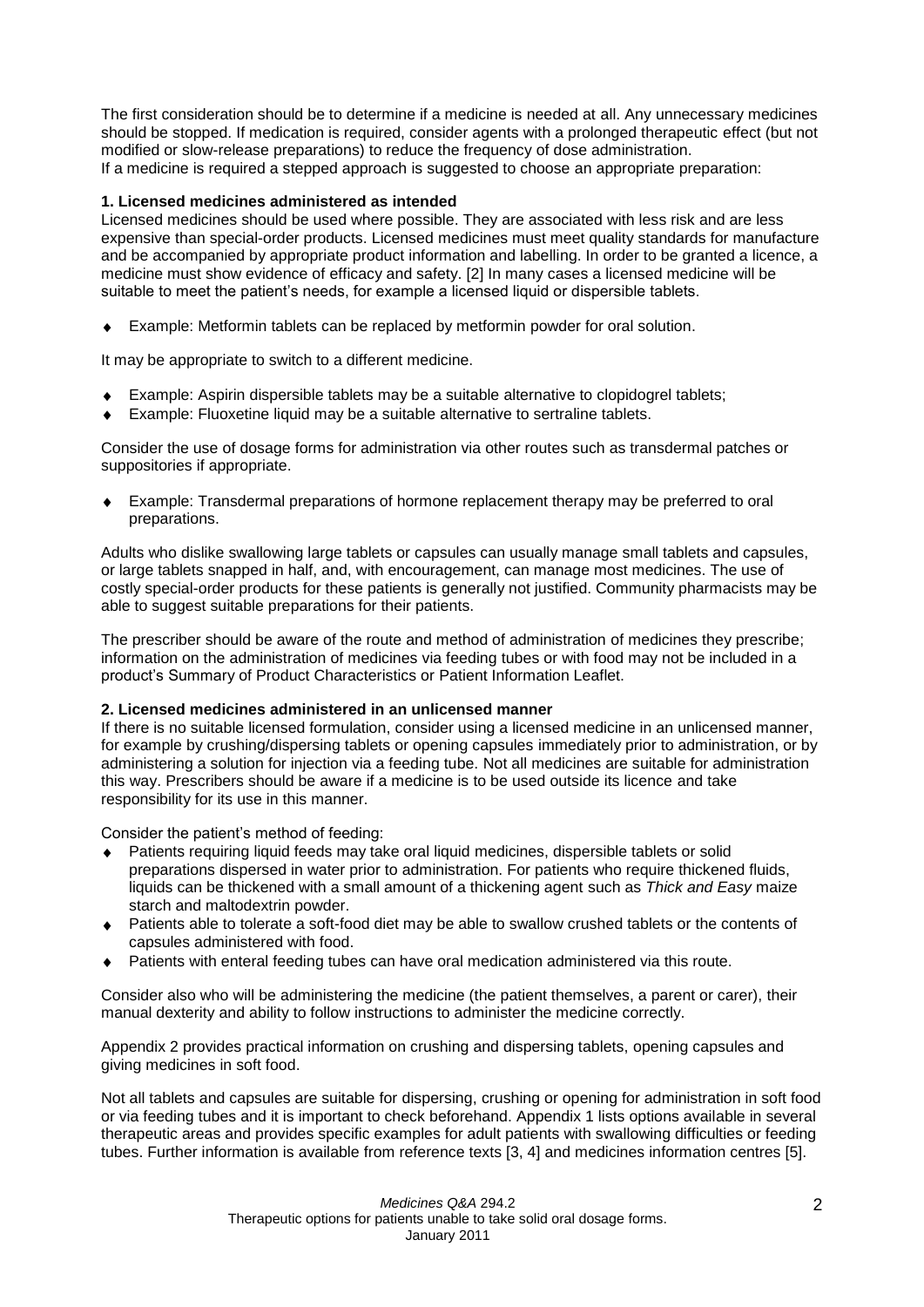- Example: Bendroflumethiazide tablets can be dispersed in water;
- Example: Ramipril capsules can be opened and the contents dissolved in water or mixed with food.

As before, consider switching to a different agent within the same therapeutic class in order to use a licensed product.

Example: Amlodipine tablets can be dispersed or crushed and mixed with water. They may be a suitable alternative to other dihydropyridine calcium channel blockers, none of which is available as a licensed liquid preparation. Amlodipine is suitable for once-daily administration.

Some parenteral medicines are suitable for administration orally or via feeding tubes. A *Medicines Q&A* provides examples. [6]

#### **3. Special-order products**

Medicines not commercially available in liquid formulations may be obtained as special-order liquids or extemporaneous preparations. Special-order products ('specials') and extemporaneous preparations are unlicensed and should only be considered for use when a patient's needs cannot be met by licensed medicines. [7-10] In many cases they are not required.

Manufacturers of special-order products must hold a Manufacturer's Specials Licence (MS) granted by the licensing authority and their manufacturing sites must be inspected for compliance with Good Manufacturing Practice. [11] Products made under a MS licence do not have a Marketing Authorisation and are considered unlicensed. These products can be identified by a MS number on their label.

Special-order medicines may be produced as batch-prepared products or individual bespoke preparations. A certificate of analysis should be available for any batch manufactured special-order product and is evidence that critical parameters have been confirmed by retrospective physical, chemical or microbiological assay of a sample of the final product. Bespoke special-order products should have a certificate of conformity, a signed statement by the manufacturer that they believe the product complies with the purchaser's specification.

Extemporaneous products can be made by pharmacists, or made by specials manufacturers outside of their MS license. These products do not have a MS number on their label. There is no guarantee that the extemporaneous dispensing process meets Good Manufacturing Practice. [9]

Products made under licence by special-order manufacturers are preferred to extemporaneously prepared products. Batch-prepared special order products are preferred to bespoke preparations. [12]

The use of special-order or extemporaneous products may increase the risk to both patient and prescriber. These products are not assessed for safety or efficacy by the regulatory authorities and prescribers assume greater liability for their use.

Special-order liquids may have a short shelf-life compared with licensed preparations and may require fridge storage.

Special-order products are expensive, sometimes many times the cost of equivalent licensed medicines. Their cost is currently not regulated and it is hoped a tariff for some standardised specials will be introduced during 2011. [12, 13] Prescribers are often unaware of the high cost of special-order medicines they prescribe. [13]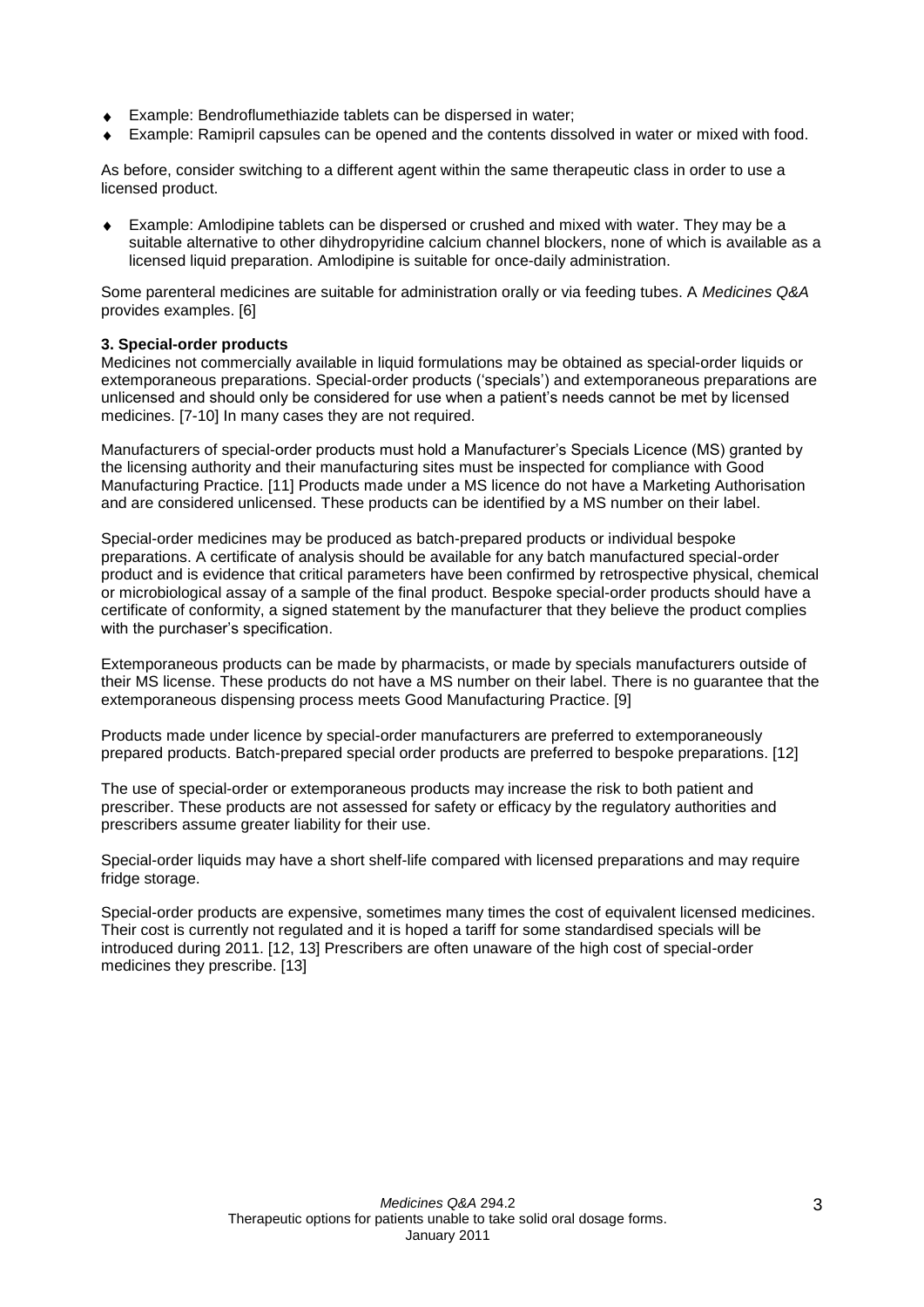#### **Example: bendroflumethiazide**   $\bullet$

- Special-order bendroflumethiazide 2.5mg/5ml oral suspension is available as a batch-prepared product. It requires fridge storage. A 150ml bottle providing 30 doses of 2.5mg costs £66.
- Bendroflumethiazide 2.5mg tablets can be dispersed in water. A box containing 28 doses of 2.5mg costs less than £1.

### **Example: sertraline**

- Special-order sertraline 50mg/5ml oral suspension is available as a batch-prepared product. A 150ml bottle providing 30 doses of 50mg costs £105.
- Fluoxetine 20mg/5ml is available as a licensed liquid preparation. Two 70ml bottles providing 28 doses of 20mg costs £10.

#### **Other considerations**

- The needs of patients and carers should be considered. It may not be practical for a patient to store or carry several bottles of liquid medicines. Some liquid medicines require fridge storage.
- NHS healthcare professionals have a duty to make the best use of public resources; cost as well as clinical suitability and product quality must be considered when choosing appropriate preparations. [14]
- The cost of special-order products can vary enormously between different suppliers. The Royal Pharmaceutical Society has prepared guidance for community pharmacists on the procurement and supply of special-order products. [9]
- Whichever product is selected, review the prescription regularly to ensure continued appropriateness; the patient's needs may have changed or an alternative treatment option may be available.

An Academic Detail Aid highlighting the key points of this *Medicines Q&*A is available at Appendix 3.

### **Limitations**

The table of options (Appendix 1) may not be comprehensive and is the opinion of the author. Where different medicines are suggested, this does not imply therapeutic equivalence.

### **Acknowledgements**

Thanks to Medicines Management staff in the North West who contributed to the production of this document.

### **Disclaimer**

- Medicines Q&As are intended for healthcare professionals and reflect UK practice.
- ◆ Each Medicines Q&A relates only to the clinical scenario described.
- Medicines Q&As are believed to accurately reflect the medical literature at the time of writing.
- ◆ See [NeLM](http://www.nelm.nhs.uk/search/product.aspx?id=116) for full disclaimer.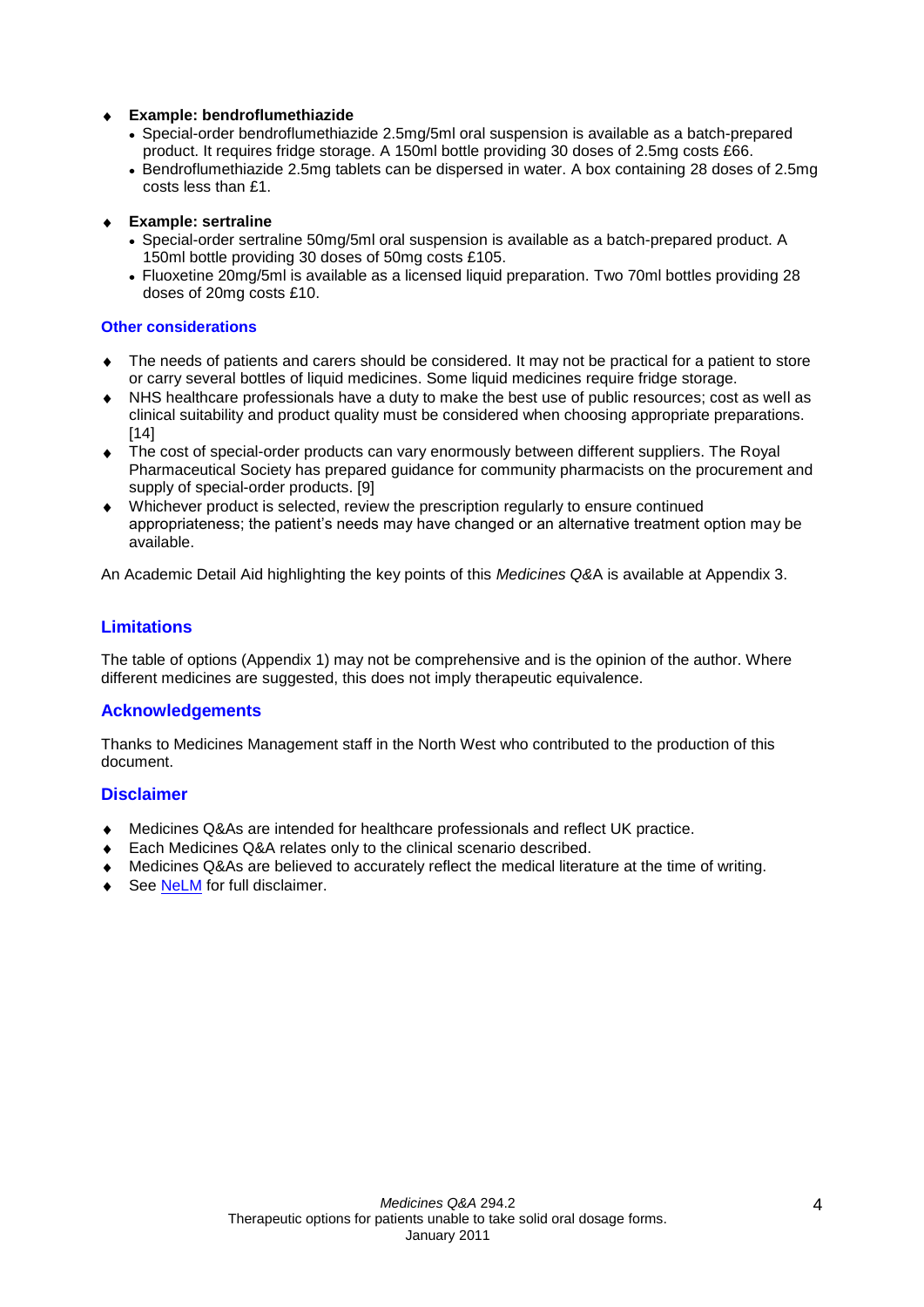### **References**

- 1. Paediatric Formulary Committee. BNF for Children 2010-11. Accessed at [www.bnfc.org](http://www.bnfc.org/) on 5/1/2011.
- 2. Medicines and Healthcare products Regulatory Agency. The supply of unlicensed relevant medicinal products for individual patients. MHRA Guidance Note No. 14. January 2008. Accessed at [www.mhra.gov.uk/home/groups/is-lic/documents/publication/con007547.pdf](http://www.mhra.gov.uk/home/groups/is-lic/documents/publication/con007547.pdf) on 5/1/2011.
- 3. White R and Bradnam V. Handbook of drug administration via enteral feeding tubes. Accessed via [www.medicinescomplete.com](http://www.medicinescomplete.com/) on 11/1/2011.
- 4. Smyth J, editor. The NEWT Guidelines for administration of medication to patients with enteral feeding tubes or swallowing difficulties. Wrexham: North East Wales NHS Trust; 2010.
- 5. UK Medicines Information centres: contact details available at [www.ukmi.nhs.uk/ukmi/directory/default.asp.](http://www.ukmi.nhs.uk/ukmi/directory/default.asp)
- 6. UKMi. Medicines Q&A 175.1. Which injections can be given enterally? July 2009 (partial revision April 2010). Accessed at [www.nelm.nhs.uk/en/NeLM-Area/Evidence/Medicines-Q--A/Which](http://www.nelm.nhs.uk/en/NeLM-Area/Evidence/Medicines-Q--A/Which-injections-can-be-given-enterally/)[injections-can-be-given-enterally/](http://www.nelm.nhs.uk/en/NeLM-Area/Evidence/Medicines-Q--A/Which-injections-can-be-given-enterally/) on 5/1/2011.
- 7. General Medical Council. Good practice in prescribing medicines. September 2008. Accessed at www.gmc-uk.org/static/documents/content/Good\_Practice\_in\_Prescribing\_Medicines\_0911.pdf on [5/1/2011.](http://www.gmc-uk.org/static/documents/content/Good_Practice_in_Prescribing_Medicines_0911.pdf%20on%205/1/2011)
- 8. General Pharmaceutical Council. Standards for pharmacy owners and superintendent pharmacists of retail pharmacy businesses. September 2010. Accessed at [www.pharmacyregulation.org/pdfs/premises/402779\\_owners\\_standards\\_090910\\_small.pdf](http://www.pharmacyregulation.org/pdfs/premises/402779_owners_standards_090910_small.pdf) on 11/1/2011.
- 9. Royal Pharmaceutical Society. Good practice guidance on the procurement and supply of pharmaceutical 'Specials'. June 2010. Accessed at [http://www.rpharms.com/support](http://www.rpharms.com/support-pdfs/ppjune2010-specials.pdf)[pdfs/ppjune2010-specials.pdf](http://www.rpharms.com/support-pdfs/ppjune2010-specials.pdf) on 5/1/2011
- 10. Medicines and Healthcare products Regulatory Agency. Summary report for importation of unlicensed medicines 01 July 2010 - 30 September 2010. Approved December 2010. Appendix 1: Risk hierarchy for the use of unlicensed medicines. Accessed via [www.mhra.gov.uk/Howweregulate/Medicines/Importingandexportingmedicines/Importingunlicensedm](http://www.mhra.gov.uk/Howweregulate/Medicines/Importingandexportingmedicines/Importingunlicensedmedicines/index.htm) [edicines/index.htm](http://www.mhra.gov.uk/Howweregulate/Medicines/Importingandexportingmedicines/Importingunlicensedmedicines/index.htm) on 11/1/2011.
- 11. Medicines and Healthcare products Regulatory Agency. Notes for applicants and holders of a manufacturer's licence. MHRA Guidance Note No. 5. August 2006. Accessed at [www.mhra.gov.uk/home/groups/is-lic/documents/publication/con007542.pdf](http://www.mhra.gov.uk/home/groups/is-lic/documents/publication/con007542.pdf) on 5/1/2011.
- 12. Sims J. The Special Ones: a best practice guide for sourcing and dispensing specials. Chemist and Druggist online 26/11/2010. Accessed at www.chemistanddruggist.co.uk/c/portal/layout?p\_I\_id=259751&CMPI\_SHARED\_articleId=4438096& [CMPI\\_SHARED\\_ImageArticleId=4438096&CMPI\\_SHARED\\_articleIdRelated=4438096&CMPI\\_SHA](http://www.chemistanddruggist.co.uk/c/portal/layout?p_l_id=259751&CMPI_SHARED_articleId=4438096&CMPI_SHARED_ImageArticleId=4438096&CMPI_SHARED_articleIdRelated=4438096&CMPI_SHARED_ToolsArticleId=4438096&CMPI_SHARED_CommentArticleId=4438096&articleTitle=The%20special%20ones) [RED\\_ToolsArticleId=4438096&CMPI\\_SHARED\\_CommentArticleId=4438096&articleTitle=The%20sp](http://www.chemistanddruggist.co.uk/c/portal/layout?p_l_id=259751&CMPI_SHARED_articleId=4438096&CMPI_SHARED_ImageArticleId=4438096&CMPI_SHARED_articleIdRelated=4438096&CMPI_SHARED_ToolsArticleId=4438096&CMPI_SHARED_CommentArticleId=4438096&articleTitle=The%20special%20ones) [ecial%20ones](http://www.chemistanddruggist.co.uk/c/portal/layout?p_l_id=259751&CMPI_SHARED_articleId=4438096&CMPI_SHARED_ImageArticleId=4438096&CMPI_SHARED_articleIdRelated=4438096&CMPI_SHARED_ToolsArticleId=4438096&CMPI_SHARED_CommentArticleId=4438096&articleTitle=The%20special%20ones) on 11/1/2011.
- 13. Anon. The use of 'specials' in primary care. Drug and Therapeutics Bulletin 2010; 48(10): 110-112.
- 14. British Medical Association. Revisions to the GMS contract, 2006/7. Annex 8 Excessive or inappropriate prescribing – guidance for health professionals on prescribing NHS medicines. February 2006. Accessed at [www.bma.org.uk/employmentandcontracts/independent\\_contractors/general\\_medical\\_services\\_cont](http://www.bma.org.uk/employmentandcontracts/independent_contractors/general_medical_services_contract/revisionnGMSFeb20062.jsp?page=21) [ract/revisionnGMSFeb20062.jsp?page=21](http://www.bma.org.uk/employmentandcontracts/independent_contractors/general_medical_services_contract/revisionnGMSFeb20062.jsp?page=21) on 11/1/2011.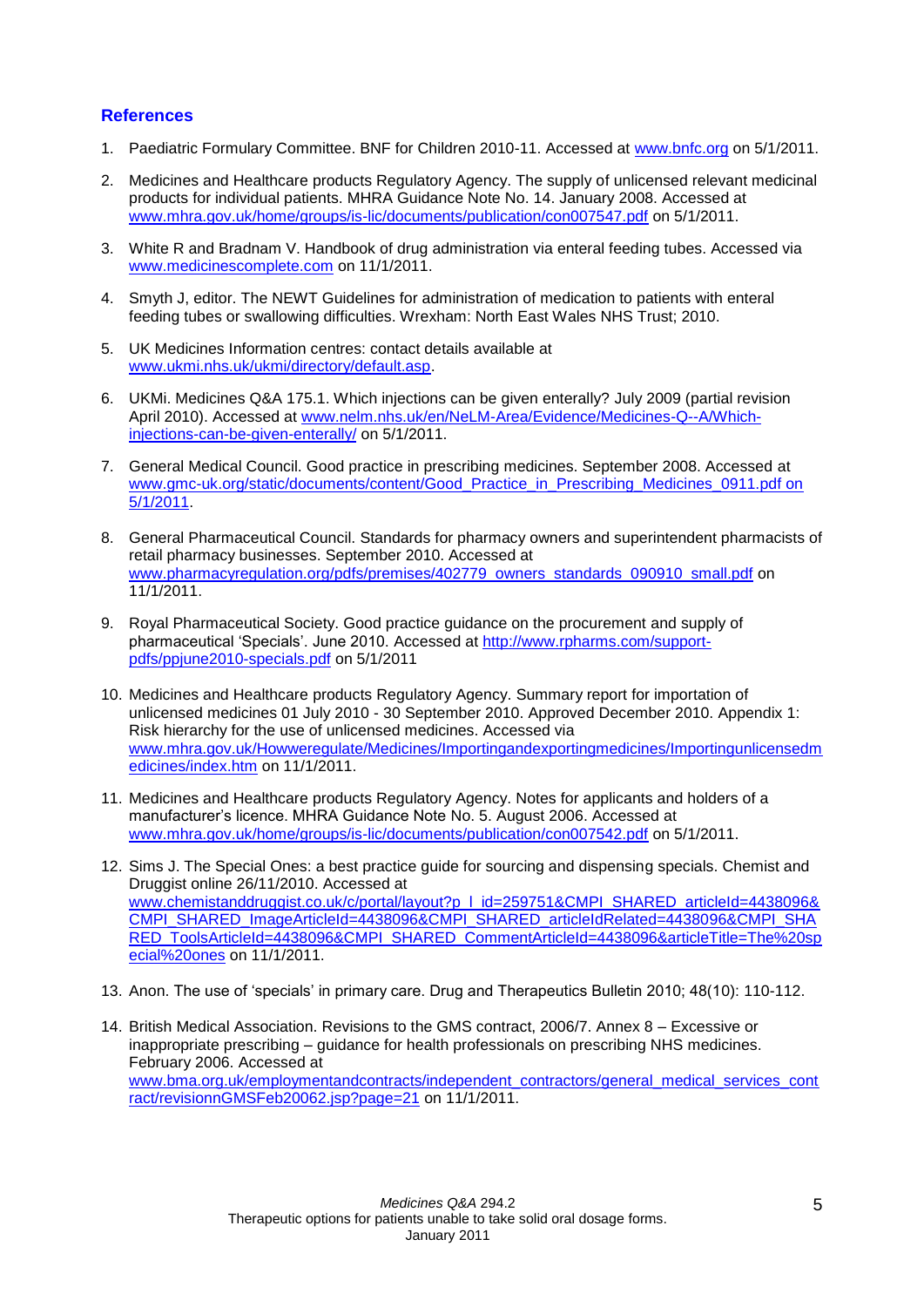### **Quality Assurance**

### **Prepared by**

Karoline Brennan, North West Medicines Information Centre, 70 Pembroke Place, Liverpool, L69 3GF.

#### **Date Prepared**

January 2011

#### **Checked by**

Joanne McEntee and Christine Proudlove, North West Medicines Information Centre, 70 Pembroke Place, Liverpool, L69 3GF.

#### **Date of check**

January 2011

### **Search strategy**

In-house enquiries.

Prescribing data provided by PCTs in the North West.

Professional guidance: General Pharmaceutical Council, Royal Pharmaceutical Society, General Medical Council, British Medical Association, Nursing and Midwifery Council, Care Quality Commission. Legislation: Medicines and Healthcare products Regulatory Agency.

Reimbursement: NHS Business Services Authority, Pharmaceutical Services Negotiating Committee. Special-order manufacturers: personal communication.

Internet searches: search terms included special-order medicines, dysphagia, medicines administration, crushing, dispersing, unlicensed, feeding tubes, swallowing.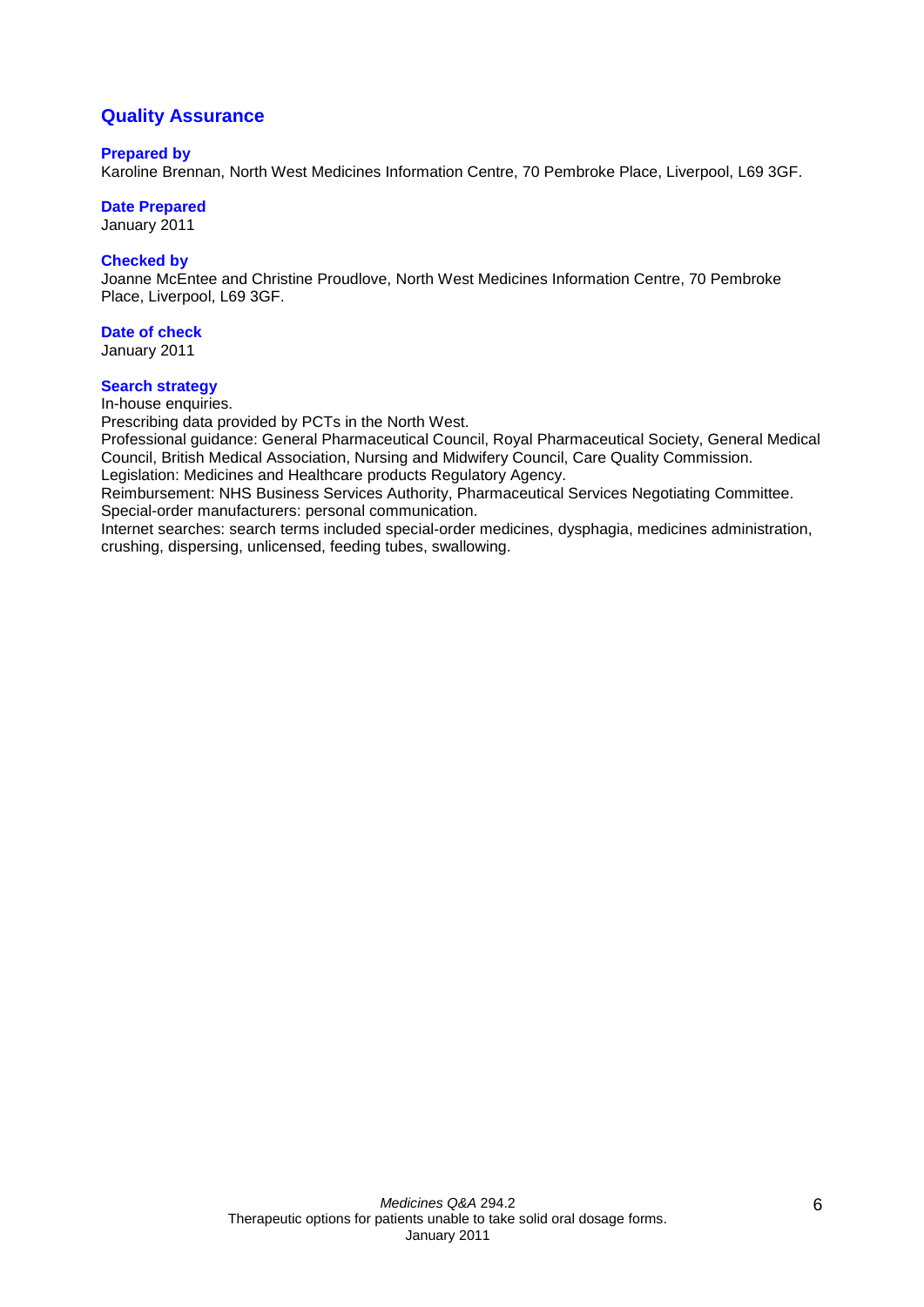



### **Appendix 1:**

### **Table of therapeutic options for adult patients unable to take solid oral dosage forms**

- $\bullet$ The following table lists therapeutic options for adult patients unable to swallow solid oral dosage forms. Information included can be used to choose medicines for patients with swallowing difficulties or feeding tubes.
- The choice of medicine should be made on individual basis taking into account the patient's method of feeding, the practicalities of administration, product quality and cost.
- The *Medicines Q&A* which this appendix accompanies reviews the therapeutic options for patients unable to take solid oral dosage forms, and gives advice on how to choose the most appropriate preparation. [1]

A step-wise approach is suggested:

- 1. If possible, use a licensed medicine in a suitable formulation to meet the patient's needs (e.g. a dispersible tablet or licensed liquid medicine). Consider switching to a different agent in the same class, or to a different route of administration to allow a licensed medicine to be used.
- 2. Consider using a licensed medicine in an unlicensed manner, for example by crushing/dispersing tablets or opening capsules. Not all medicines are suitable for use in this manner and it important to check beforehand. Take into account the patient/carer's ability to administer medicines in this way.
- 3. In situations where the patient's needs cannot be met by licensed medicines, consider the use of special-order products ('specials').
- The therapeutic drug classes chosen for inclusion in this table have been highlighted as having particular relevance to primary care, and include those where there has been a high spend on special-order medicines.
- Where alternative agents are suggested, therapeutic equivalence is not implied. Patients will require monitoring and possibly dose titration when switching between different agents.
- The inclusion of a special-order medicine in the table does not endorse its use. It is noted if specialorder medicines are available as batch-prepared products or only as bespoke preparations, and if they have a short shelf-life or require fridge storage.
- The prescriber should be aware of the licensed status, route and method of administration of medicines they prescribe. Prescribers assume greater liability for the use of unlicensed medicines and for the use of licensed medicines used in an unlicensed manner, than for licensed medicines used as intended.
- Indicative prices are included in the table. Prices for licensed medicines are for generic preparations where available and reflect NHS costs in primary care. Three special-order manufacturers provided prices for inclusion in the table but may not be representative. The cost of special-order products is unregulated and can vary enormously between suppliers, typically in the range £50 to £700 for 150ml. Prices listed in the table do not include VAT, carriage or handling charges.

Where available, prices for batch-prepared products are listed. Batch-prepared products supplied with a certificate of conformity are preferred to bespoke preparations.

1. *Medicines Q&A* 294.2. Therapeutic options for patients unable to take solid oral dosage forms. January 2011. Available online a[t www.nelm.nhs.uk/en/NeLM-Area/Evidence/Medicines-Q--A/Therapeutic-options-for-patients](http://www.nelm.nhs.uk/en/NeLM-Area/Evidence/Medicines-Q--A/Therapeutic-options-for-patients-unable-to-take-solid-oral-dosage-forms/)[unable-to-take-solid-oral-dosage-forms/](http://www.nelm.nhs.uk/en/NeLM-Area/Evidence/Medicines-Q--A/Therapeutic-options-for-patients-unable-to-take-solid-oral-dosage-forms/)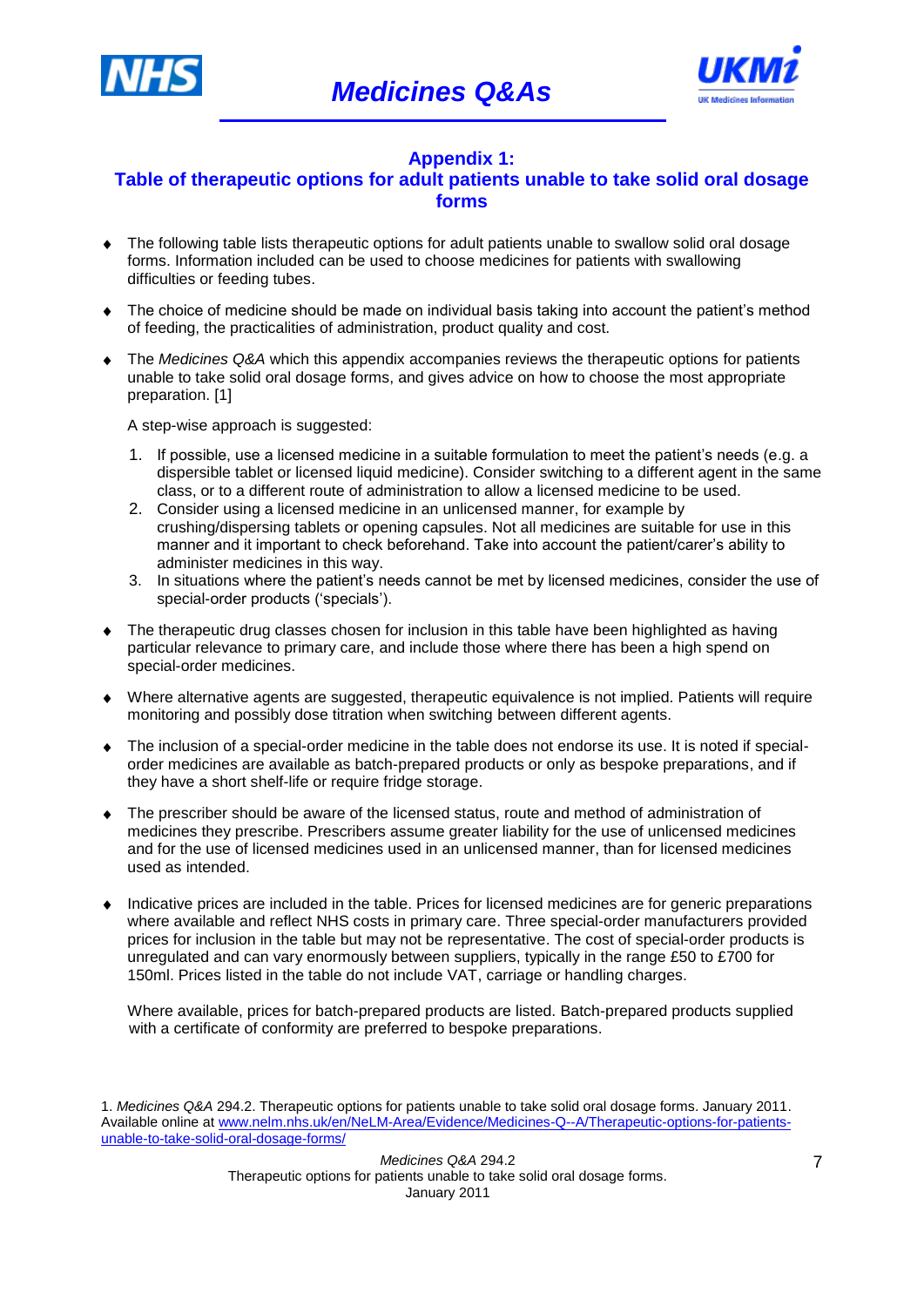## **Table of therapeutic options for adult patients unable to take solid oral dosage forms**

### **BNF 1.3.5 Proton pump inhibitors**

### **Licensed medicines in suitable formulations**

Lansoprazole orodispersible tablets (*Zoton FasTabs*) can be allowed to disperse in the mouth then swallowed, or mixed with water to give a dispersion of small (0.33mm) granules for administration orally or via a feeding tube. [28 x 30mg: £6]

Omeprazole dispersible tablets (*Losec MUPS*) can be mixed with water to give a dispersion of small granules that can be given orally or first mixed with fruit juice, apple sauce or yoghurt; care must be taken not to crush or chew the granules. [28 x 20mg: £12]

Esomeprazole gastro-resistant granules for oral suspension are available. They are dispersed in water for administration orally or via a feeding tube. [28 x 10mg: £25]

H2-receptor antagonists are available for patients in whom step-down therapy is appropriate: Ranitidine effervescent tablets [60 x 150mg: £17] and ranitidine 75mg/5ml oral solution [300ml: £19] are suitable for administration orally or via a feeding tube.

### **Licensed medicines used in an unlicensed manner**

Omeprazole dispersible tablets (*Losec MUPS*) can be mixed with water to give a dispersion of small (0.5mm) granules. The granules have a tendency to block fine bore feeding tubes but can be mixed with water or 8.4% sodium bicarbonate for administration via wider feeding tubes.

### **Special-order medicines**

Omeprazole 20mg/5ml oral solution is available as a batch-prepared product. It requires fridge storage. [150ml: £120 (one month shelf-life); £185 (two month shelf-life)]

### **BNF 2.2 Thiazide diuretics**

### **Licensed medicines in suitable formulations**

There are no suitable licensed formulations of bendroflumethiazide or other thiazide diuretics.

Loop diuretics are available as liquid preparations. They can be given via feeding tubes but may require dilution with water:

- Furosemide 20mg/5ml, 40mg/5ml and 50mg/5ml oral solutions [150ml: £14-20 depending on strength]
- Bumetanide 1mg/5ml oral liquid [150ml: £130]

### **Licensed medicines used in an unlicensed manner**

Bendroflumethiazide tablets can be dispersed in water and given orally or via a feeding tube. [28 x 2.5mg: £1]

Indapamide immediate-release tablets can be dispersed in water for administration orally or via some feeding tubes, but absorption may be reduced if administered via tubes ending in the jejunum. Some indapamide immediate-release tablets are film-coated; they can be crushed and mixed with water before administration. [28 x 2.5mg: £2]

### **Special-order medicines**

Bendroflumethiazide 2.5mg/5ml oral suspension is available as a batch-prepared product; it requires fridge storage. [150ml: £66]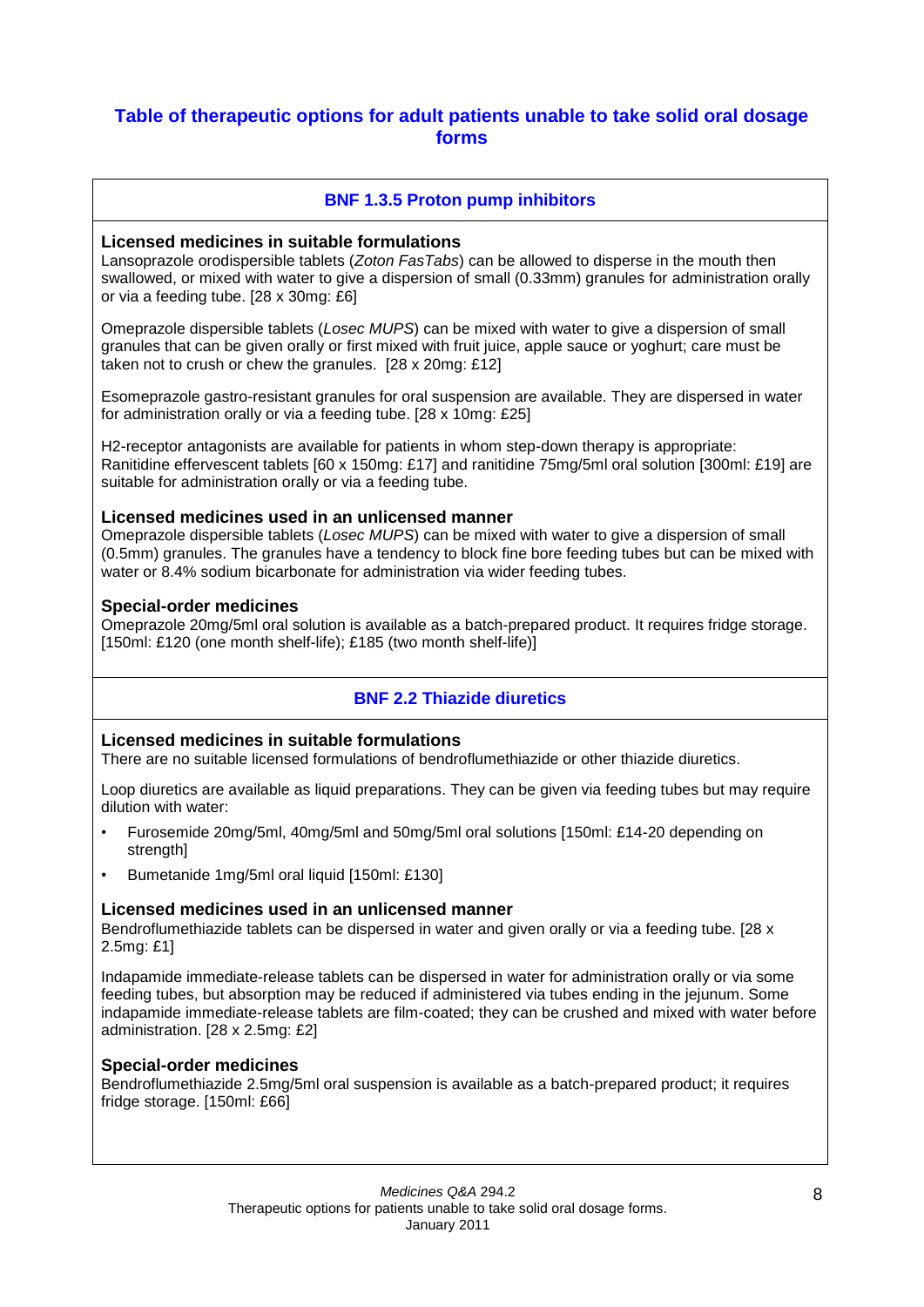### **BNF 2.5.5 Renin-angiotensin medicines**

### **ACE inhibitors**

### **Licensed medicines in suitable formulations**

There are no suitable licensed formulations of any ACE inhibitor.

### **Licensed medicines used in an unlicensed manner**

The following options are suitable for administration orally or via feeding tubes:

- Enalapril tablets can be crushed or dispersed in water for administration orally or mixed with food. The crushed tablets may have a bitter aftertaste. [28 tablets, any strength  $\leq$  £2]
- Lisinopril tablets can be dispersed in water. [28 tablets, any strength < £2]
- Perindopril tablets can be crushed or dispersed in water. [30 tablets, any strength (perindopril erbumine) < £2]
- Ramipril tablets can be dispersed in water. [28 tablets, any strength < £2]
- Ramipril capsules can be opened and the contents mixed with water or food. The capsule contents taste unpleasant. [28 capsules, any strength < £2]

### **Special-order medicines**

Enalapril 5mg/5ml oral suspension is available as a bespoke special-order product. [150ml: £40 (one month shelf-life); £130 (two month shelf-life)]

Lisinopril 5mg/5ml oral solution is available as a bespoke special-order product. [150ml: £40 (one month shelf-life); £140 (three month shelf-life)]

Perindopril 4mg/5ml oral solution is available as a batch-prepared product; it requires fridge storage. [150ml: £90]

Ramipril 2.5mg/5ml oral solution is available as a batch-prepared product; it requires fridge storage. [150ml: £100]

Captopril 5mg/5ml and 25mg/5ml oral solutions are available as batch-prepared products; both require fridge storage. [150ml: £70-80, depending on strength] NB: Captopril is not suitable for once-daily administration.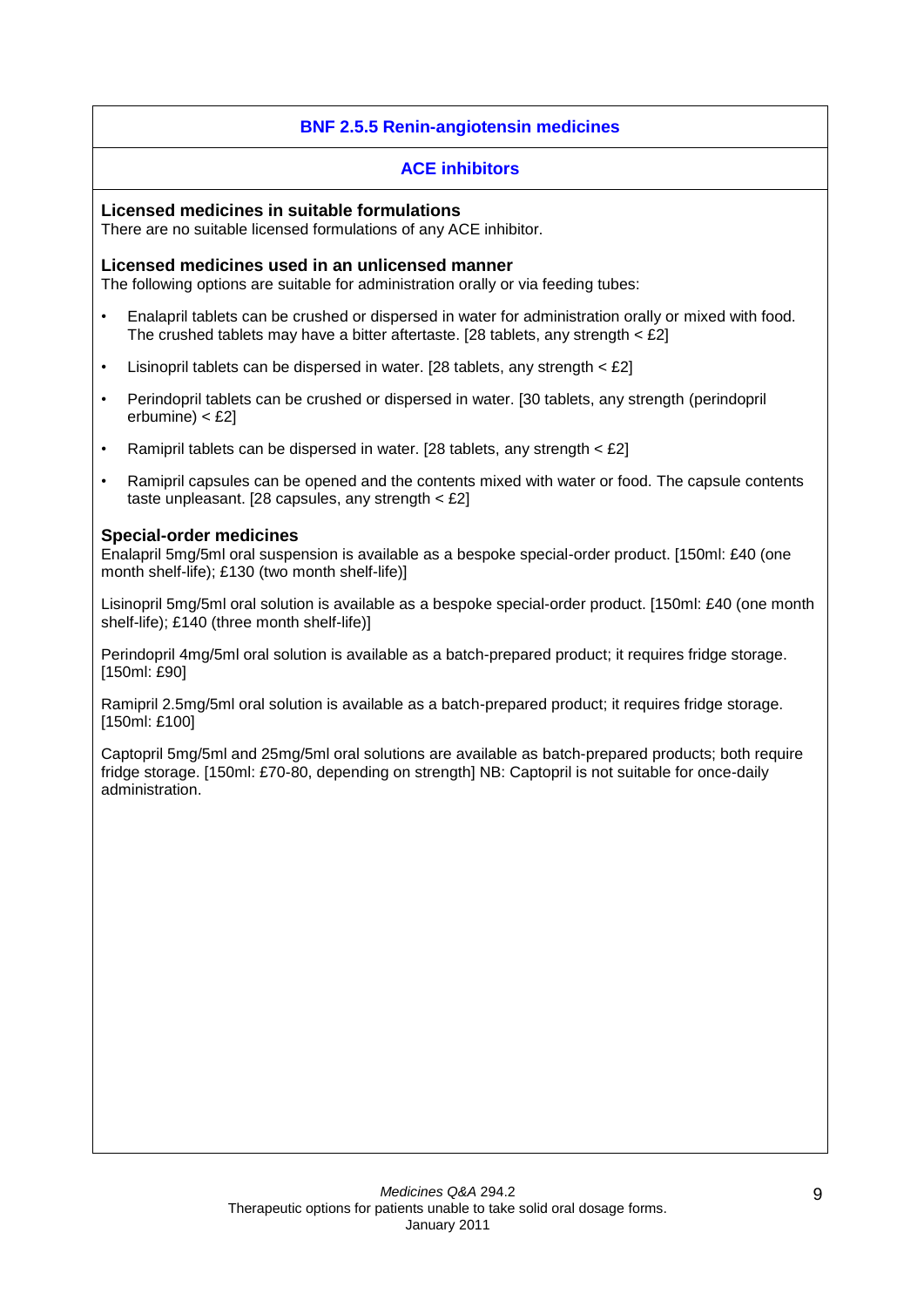### **Angiotensin II receptor antagonists**

### **Licensed medicines in suitable formulations**

Losartan 12.5mg/5ml oral suspension (supplied as powder and solvent) is available as a licensed preparation. Once reconstituted, it has a four-week shelf-life and requires fridge storage. [200ml: £54]

*NB: ACE inhibitors are preferred for most patients; angiotensin II receptor antagonists are reserved for patients unable to tolerate ACE inhibitors.*

### **Licensed medicines used in an unlicensed manner**

The following options are suitable for administration orally or via feeding tubes. Irbesartan tablets disperse more readily than other preparations and are preferred for administration via feeding tubes.

- Candesartan tablets can be crushed and mixed with water. [28 tablets: £10-16 depending on strength]
- Irbesartan tablets can be dispersed in water. [28 tablets: £10-16 depending on strength]
- Losartan tablets can be crushed and mixed with water. [28 tablets: £2-7 depending on strength]
- Valsartan capsules can be opened and the contents mixed with water. [28 capsules: £14-18 depending on strength]

### **Special-order medicines**

Losartan 12.5mg/5ml is available as a licensed oral suspension. If required, losartan 50mg/5ml oral suspension is available as a batch-prepared product, [150ml: £90]

Other angiotensin II receptor antagonists are available as bespoke special-order products.

### **BNF 2.6.2 Calcium channel antagonists**

### **Amlodipine**

### **Licensed medicines in suitable formulations**

There are no suitable licensed formulations of amlodipine or other dihydropyridine calcium channel blockers.

### **Licensed medicines used in an unlicensed manner**

Amlodipine tablets (besilate or maleate salts) can be dispersed or crushed and mixed with water for administration orally or via a feeding tube. [28 x 5mg or 10mg < £2]

### **Special-order medicines**

Amlodipine 5mg/5ml oral solution is available as a batch-prepared product. It requires fridge storage. [150ml: £100]

### **BNF 2.8.2 Oral anticoagulants**

### **Licensed medicines in suitable formulations**

There are no suitable licensed formulations of warfarin or other oral anticoagulants.

### **Licensed medicines used in an unlicensed manner**

Warfarin tablets can be dispersed or crushed and mixed with water for administration orally or via a feeding tube. [28 tablets any strength < £2]

### **Special-order medicines**

Warfarin 1mg/ml oral suspension is available as a batch-prepared product. [150ml: £110]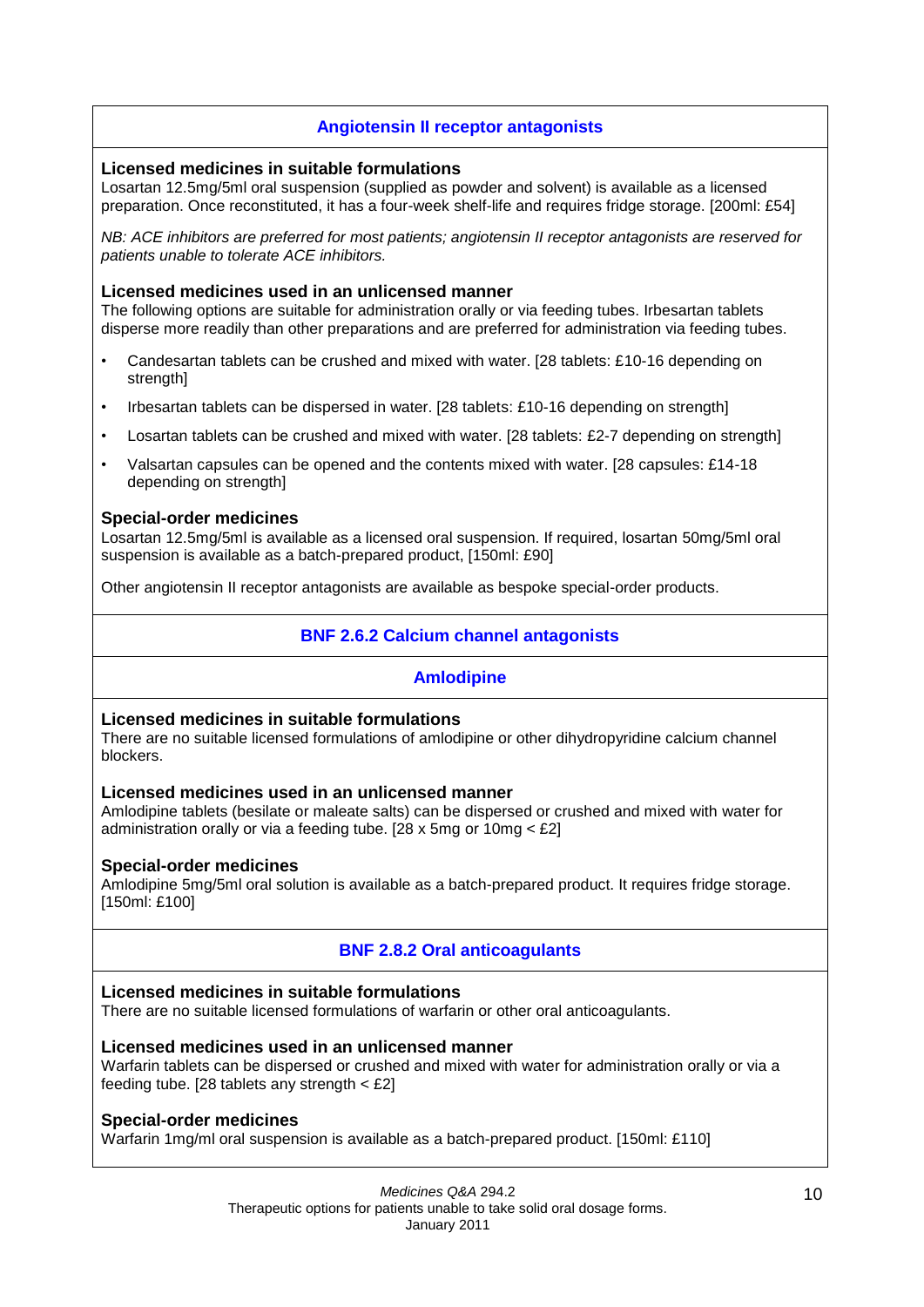### **BNF 2.9 Antiplatelet medicines**

### **Licensed medicines in suitable formulations**

There are no suitable licensed formulations of clopidogrel or modified-release dipyridamole.

Dispersible aspirin tablets should be considered for patients requiring antiplatelet monotherapy. They are suitable for administration orally or via a feeding tube. [28 x 75mg < £1]

Dipyridamole 50mg/5ml oral suspension is available [150ml: £40] and can be given orally or via a feeding tube. It is only licensed for use in patients with prosthetic heart valves in combination with oral anticoagulation. *NB: Evidence only supports the use of modified-release, not immediate-release, dipyridamole preparations for the prevention of vascular events.*

### **Licensed medicines used in an unlicensed manner**

Clopidogrel tablets are film-coated but can be dispersed or crushed and mixed with water for administration orally or via a feeding tube. [28 x 75mg: £3]

Dipyridamole modified-release capsules (*Persantin Retard*) may be opened and the modified-release granules mixed with water. There is a risk that the granules could block a feeding tube. The granules must not be crushed. The granules may be given with soft food; care must be taken not to crush or chew the granules as this will damage the modified-release coating making this option unsuitable for patients with limited understanding or unable to follow instructions. [60 x 200mg: £9]

Dipyridamole immediate-release tablets (*Persantin*) can be crushed and mixed with water for administration orally or via a feeding tube. [84 x 100mg: £3] *NB: Evidence only supports the use of modified-release, not immediate-release, dipyridamole preparations for the prevention of vascular events*.

### **Special-order medicines**

Clopidogrel 75mg/5ml oral suspension can be obtained as a batch-prepared product. [150ml: £85]

In view of the licensed dipyridamole 10mg/5ml suspension available, special-order dipyridamole preparations are unlikely to be required.

### **BNF 2.12: HMG CoA reductase inhibitors 'statins'**

### **Licensed medicines in suitable formulations**

Simvastatin 20mg/5ml [150ml: £100] and 40mg/5ml [150ml: £150] oral suspensions are available; they are suitable for administration orally or via a feeding tube.

### **Licensed medicines used in an unlicensed manner**

Simvastatin tablets are film-coated but can be crushed and mixed with water for administration orally or via a feeding tube. [28 tablets, any strength  $\lt$  £3]

Pravastatin tablets can be crushed and dispersed in water for administration orally or via a feeding tube; they disperse more readily than simvastatin tablets. [28 tablets, any strength  $<$  £3]

Atorvastatin tablets are film-coated but can be crushed and dispersed in water for administration orally or via a feeding tube; they disperse more readily than simvastatin tablets. [28 tablets: £13-28 depending on strength]

Fluvastatin capsules can be opened and the contents mixed with water for administration orally or via a feeding tube. The 20mg capsules are small and may be fiddly to open. [28 capsules, £4-8 depending on strength]

### **Special-order medicines**

Atorvastatin 20mg/5ml oral suspension is available as a bespoke special-order product. It has a shelf-life of 8 days and requires fridge storage. [35ml: £40]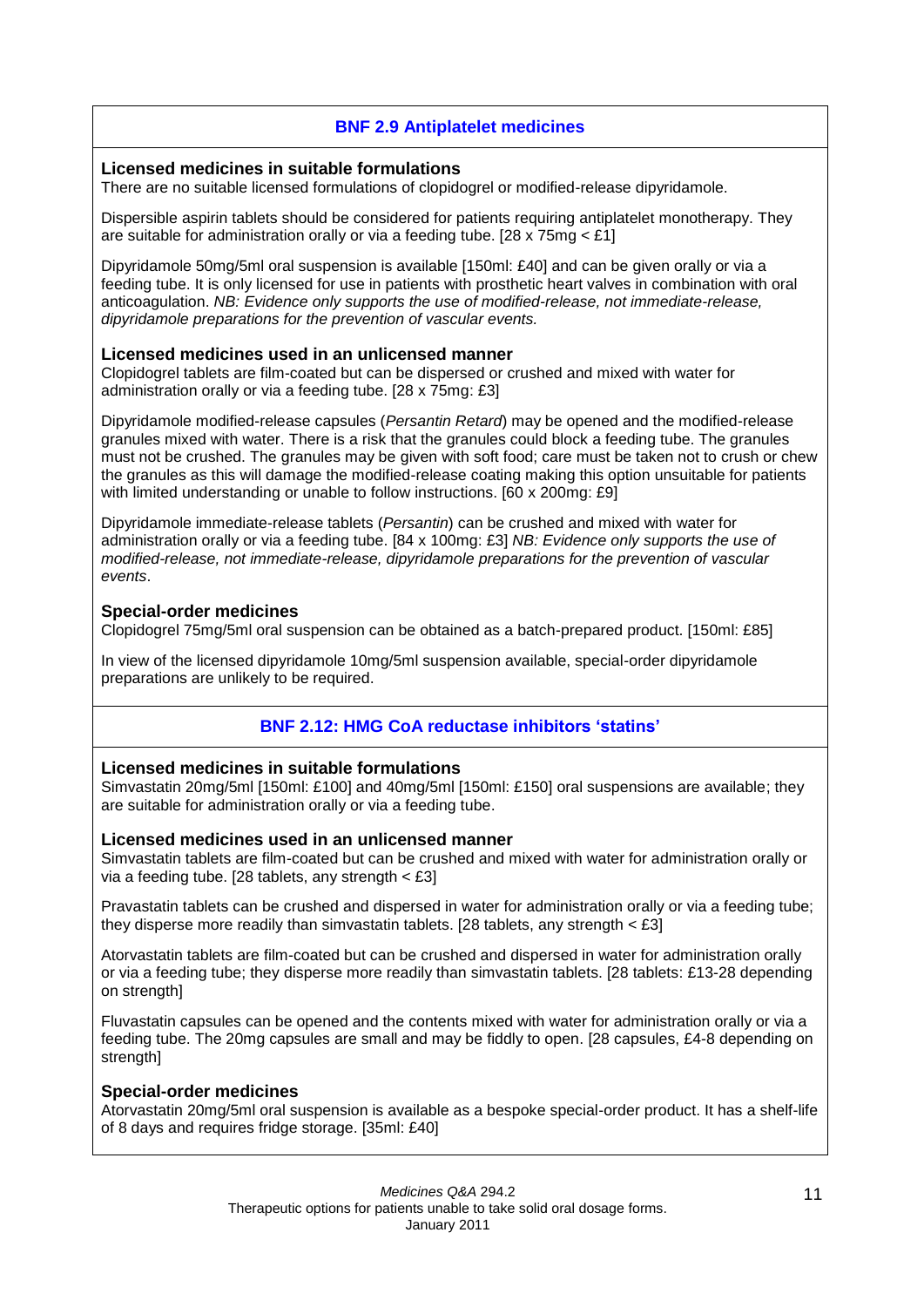### **BNF 4.1 Hypnotics**

### **Chloral hydrate**

### **Licensed medicines in suitable formulations**

Chloral hydrate 143.3mg/5ml elixir (*Welldorm* elixir) is suitable for administration orally or via a feeding tube. [150ml: £9]

Other hypnotics may be preferred:

- Nitrazepam 2.5mg/5ml oral suspension is suitable for administration orally or via a feeding tube; for administration via feeding tubes that end in the jejunum, consider diluting the suspension with water to reduce the osmolarity. [150ml: £5]
- Temazepam 10mg/5ml oral solution is suitable for administration orally or via feeding tubes. [300ml: £33]

### **Licensed medicines used in an unlicensed manner**

Zolpidem tablets can be dispersed or crushed and mixed with water for administration orally or via a feeding tube. [28 tablets, any strength, <£2]

### **Special-order medicines**

NB: Chloral hydrate elixir is available as a licensed preparation (*Welldorm* elixir) and should be used in preference to a special-order product. *Welldorm* preparations are listed in the BNF under 'cloral betaine' but only the tablets contain the betaine salt.

Chloral hydrate oral solution (500ml/5ml, 'chloral mixture, BP 2000') is available as a batch-prepared product. [200ml: £18]

Chloral hydrate paediatric mixture (200mg/5ml, 'chloral elixir, paediatric, BP 2000') can be obtained as a bespoke special-order product. [200ml: £35]

### **Zopiclone**

### **Licensed medicines in suitable formulations**

There are no suitable licensed formulations of zopiclone.

Other hypnotics may be preferred:

- Nitrazepam 2.5mg/5ml oral suspension is suitable for administration orally or via a feeding tube; for administration via feeding tubes that end in the jejunum, consider diluting the suspension with water to reduce the osmolarity. [150ml: £5]
- Temazepam 10mg/5ml oral solution is suitable for administration orally or via feeding tubes. [300ml: £33]

### **Licensed medicines used in an unlicensed manner**

Zopiclone tablets are not suitable for crushing or dispersing for administration via feeding tubes.

A suitable alternative may be zolpidem tablets, which can be dispersed or crushed and mixed with water for administration orally or via a feeding tube. [28 tablets, any strength, <£2]

### **Special-order medicines**

Zopiclone 3.75mg/5ml oral suspension is available as a bespoke special-order product. It has a shelf-life of 14 days and requires fridge storage. [150ml: £105]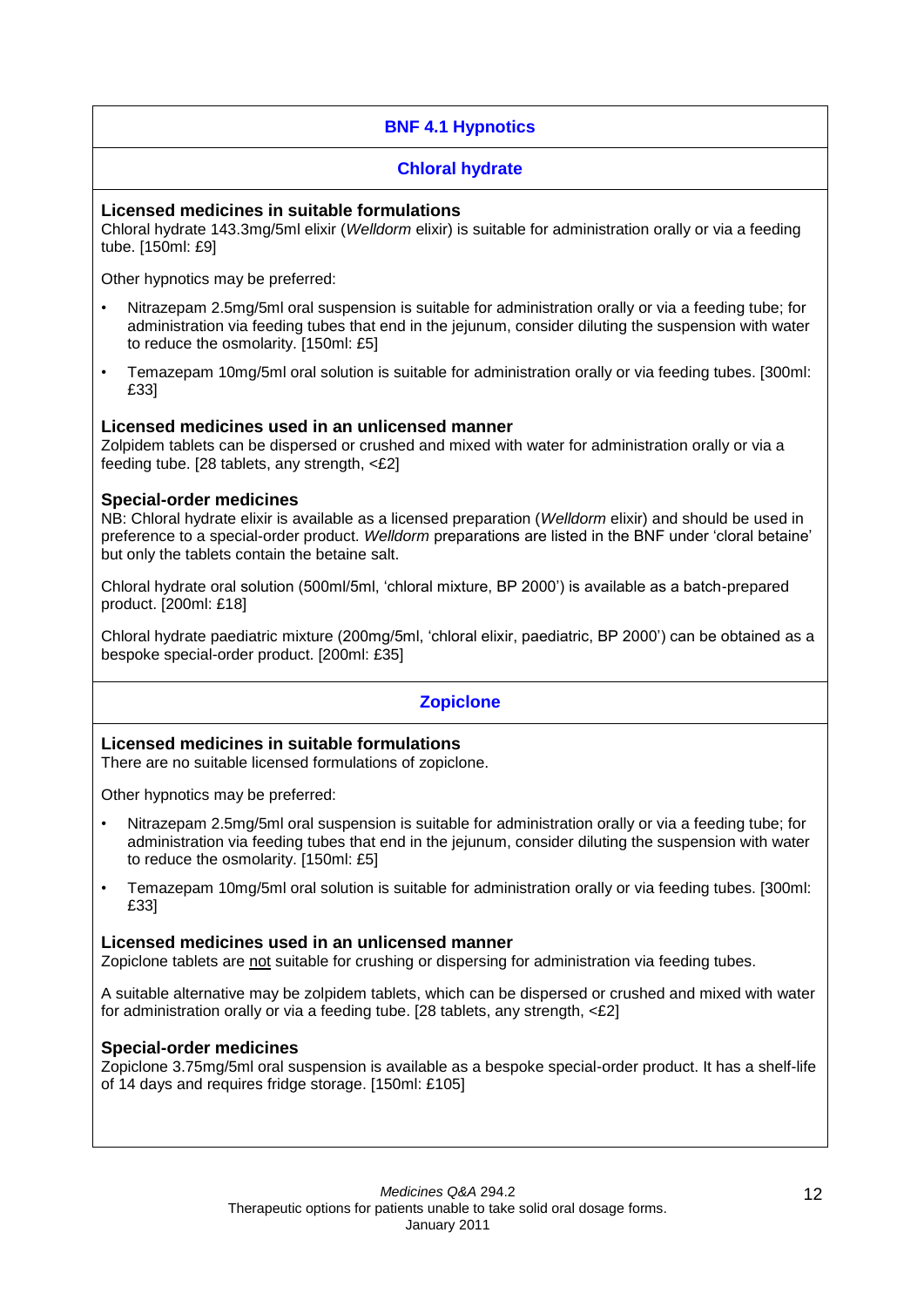## **BNF 4.2 Atypical antipsychotics**

### **Quetiapine**

*NB: There is a clear increased risk of stroke and a small increased risk of death when antipsychotic medicines (typical or atypical) are used in elderly patients with dementia.*

### **Licensed medicines in suitable formulations**

There are no suitable licensed formulations of quetiapine.

Other atypical antipsychotics are available and may be suitable for some patients:

- Amisulpride oral solution can be administered orally or via a feeding tube. [100mg/ml x 60ml: £34]
- Aripiprazole orodispersible tablets can be dispersed in water for administration orally. [28 tablets, either strength: £100]
- Aripiprazole oral solution is available. [1mg/ml x 150ml: £100]
- Olanzapine orodispersible tablets can be dispersed in water for administration orally or via a feeding tube. [28 tablets: £50-175 depending on strength]
- Risperidone liquid can be administered orally or via a feeding tube. [1mg/ml x 100ml: £57]
- Risperidone orodispersible tablets can be dispersed in water for administration orally or via a feeding tube. [28 tablets: £18-46 depending on strength]

Depot medication may be considered in some circumstances.

'Typical' antipsychotics may be suitable for some patients. The following licensed preparations are available and can be administered orally or via a feeding tube:

- Chlorpromazine 25mg/5ml and 100mg/5ml oral solutions [150ml: £2-5]
- Haloperidol 5mg/5ml and 10mg/5ml oral liquids [500ml: £35]
- Promazine 25mg/5ml and 50mg/5ml oral solutions [150ml: £5]
- Sulpiride 200mg/5ml oral solution [150ml: £25]
- Trifluoperazine 5mg/5ml oral solution (for administration via feeding tubes that end in the jejunum, consider diluting the suspension with an equal volume of water to reduce the osmolarity)  $[150m] =$ £10]

### **Licensed medicines used in an unlicensed manner**

Quetiapine tablets can be crushed and mixed with water for administration via feeding tubes. The crushed tablets may be administered in soft food but taste bitter. [60 tablets: £35-170 depending on strength]

### **Special-order medicines**

Quetiapine 25mg/5ml oral suspension can be obtained as a bespoke special-order product. [150ml: £130]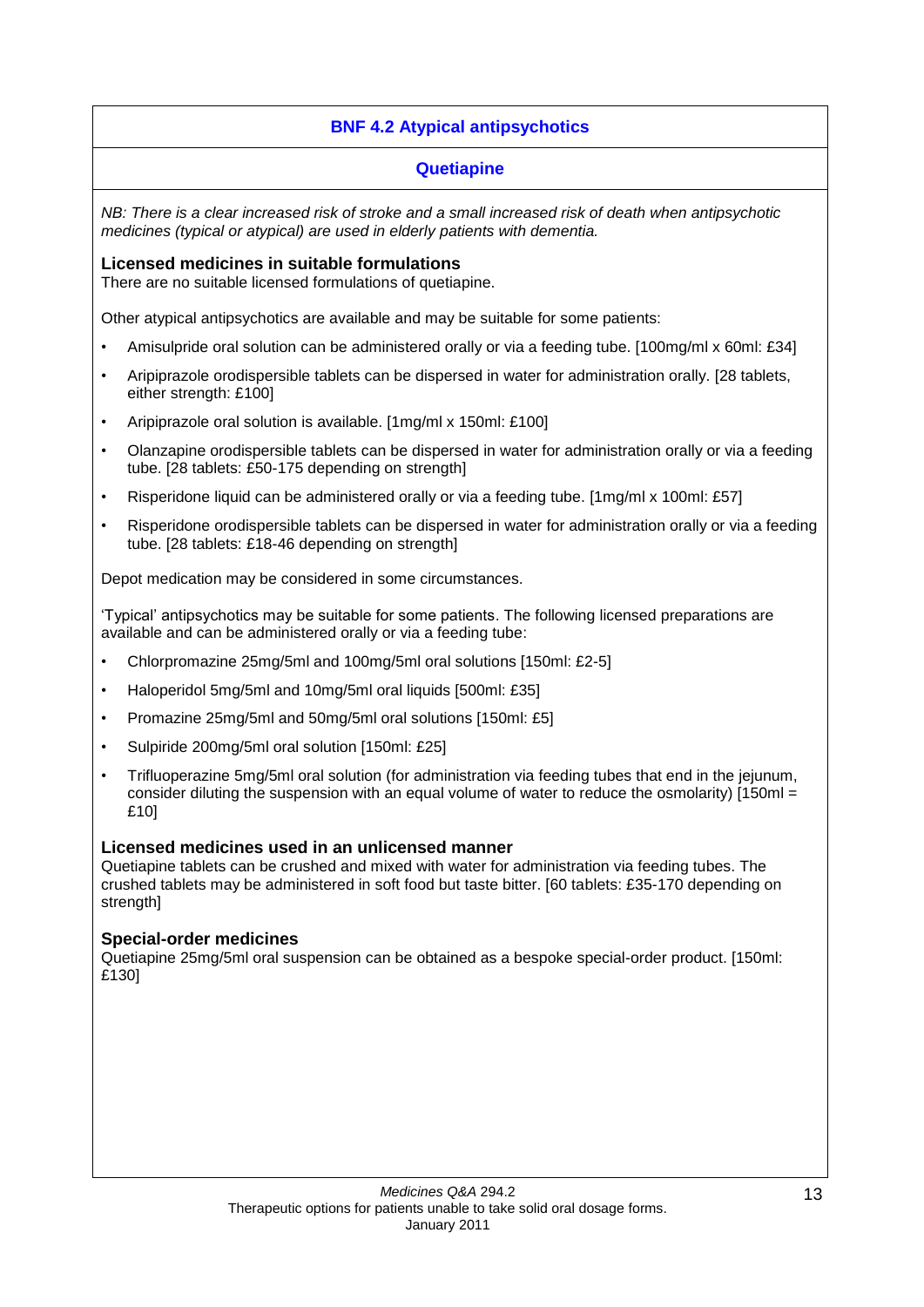### **BNF 4.3.1 Tricyclic and related anti-depressants**

### **Dosulepin**

*NB: NICE guidance on depression states that dosulepin should not be prescribed. It is associated with an increased risk of cardiac toxicity and toxicity in overdose*.

### **Licensed medicines in suitable formulations**

There are no suitable licensed formulations of dosulepin.

Other tricyclic antidepressants are available and may be preferred:

- Amitriptyline 25mg/5ml [150ml: £16] and 50mg/5ml [150ml: £18] oral solutions can be administered orally or via a feeding tube.
- Lofepramine 70mg/5ml oral suspension can be administered orally or via a feeding tube. [150ml: £22]

### **Licensed medicines used in an unlicensed manner**

Dosulepin capsules can be opened and the contents mixed with water for administration orally or via a feeding tube; the capsule contents can be sprinkled on food but may have a local anaesthetic action. [28 x 25mg < £2]

Dosulepin tablets can be crushed but do not disperse in water easily; they are generally not considered suitable for administration via a feeding tube although some generic tablets have been administered after crushing once the tablet coating has dissolved. [28 x 75mg < £2]

### **Special-order medicines**

Dosulepin 25mg/5ml [500ml: £35] and 75mg/5ml (500ml: £45] oral solutions are available as batchprepared products.

### **BNF 4.3.3 Selective Serotonin Re-uptake Inhibitors (SSRIs)**

### **Sertraline**

### **Licensed medicines in suitable formulations**

There are no suitable licensed formulations of sertraline.

Other SSRIs are available and may be administered orally:

- Fluoxetine 20mg/5ml oral liquid [70ml: £5]
- Citalopram 40mg/ml oral drops [15ml: £10]
- Escitalopram oral drops [10mg/ml x 28ml: £19; 20mg/ml x 15ml: £20]
- Paroxetine 10mg/5ml oral suspension [150ml: £9]

### **Licensed medicines used in an unlicensed manner**

Fluoxetine 20mg/5ml oral liquid [70ml: £5] and paroxetine 10mg/5ml oral suspension [150ml: £9] can be administered via a feeding tube; both should be mixed with an equal volume of water first.

Sertraline tablets can be dispersed or crushed and mixed with water for administration orally or via a feeding tube. Crushed tablets can be mixed with food but have a bitter taste and may have a local anaesthetic effect. [28 tablets, either strength  $<$  £2]

### **Special-order medicines**

Sertraline 50mg/5ml oral suspension is available as a batch-prepared product [150ml: £105]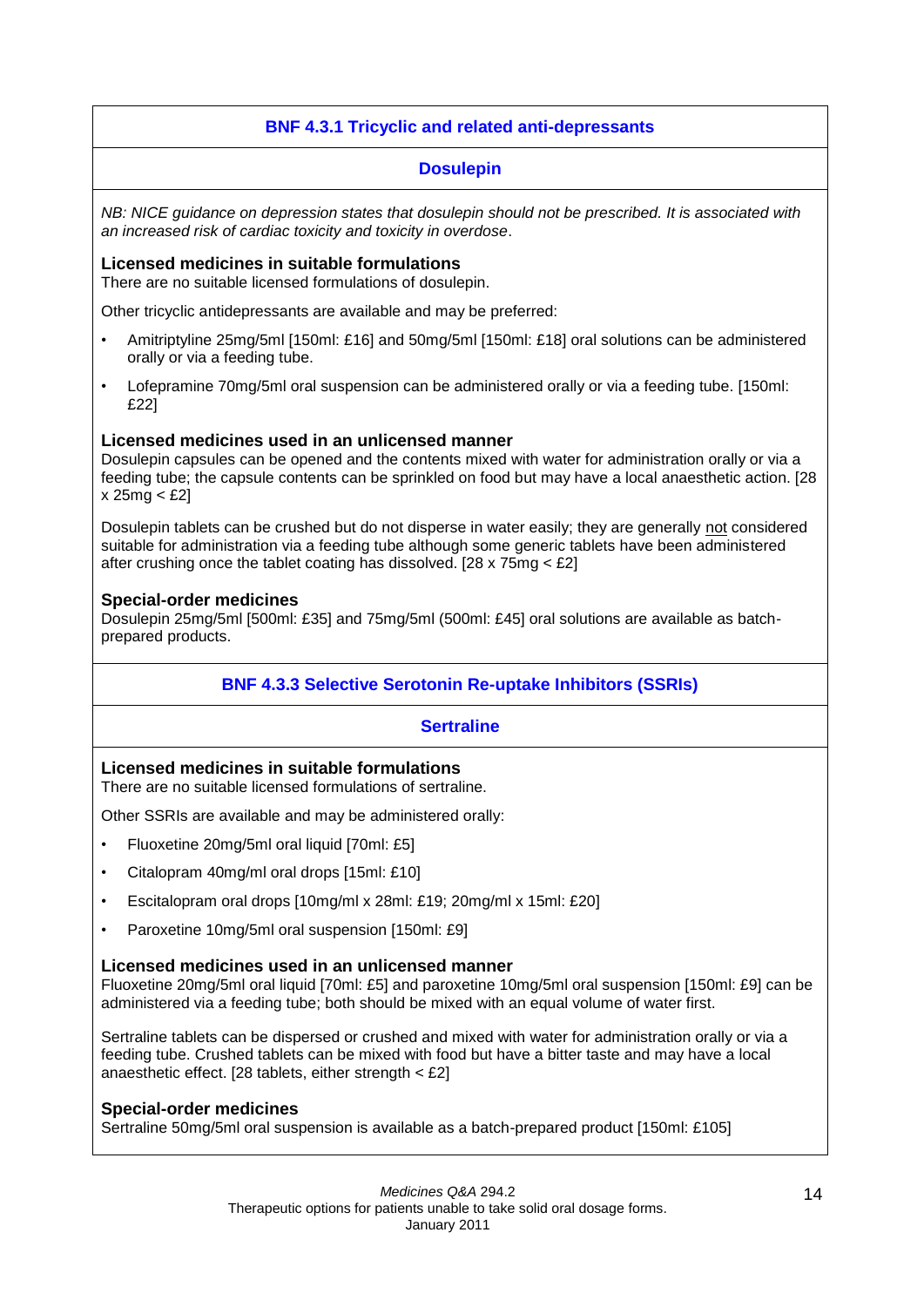### **BNF 4.8 Antiepileptic medicines**

### **Clobazam**

### **Licensed medicines in suitable formulations**

There are no suitable licensed formulations of clobazam.

### **Licensed medicines used in an unlicensed manner**

Clobazam tablets can be dispersed or crushed and mixed with water for administration orally or via a feeding tube but taste unpleasant. [30 x 10mg < £5]

### **Special-order medicines**

Clobazam 5mg/5ml [150ml: £85] and 10mg/5ml [150ml: £125] oral solutions are available as batchprepared products.

**Clonazepam**

### **Licensed medicines in suitable formulations**

There are no suitable licensed formulations of clonazepam.

### **Licensed medicines used in an unlicensed manner**

Clonazepam tablets can be dispersed in water for administration orally or via a feeding tube. [100 x 500mcg: £4; 100 x 2mg: £5]

Clonazepam injection can be administered orally or via a feeding tube. [100 x 1ml ampoule (1mg): £60]

### **Special-order medicines**

Clonazepam 500mcg/5ml [150ml: £70] and 2mg/5ml [150ml: £90] oral solutions are available as batchprepared products.

### **Gabapentin**

### **Licensed medicines in suitable formulations**

There are no suitable licensed formulations of gabapentin or pregabalin.

### **Licensed medicines used in an unlicensed manner**

Gabapentin capsules can be opened and the contents mixed with water for administration orally or via a feeding tube. The capsule contents can be mixed with soft food or fruit juice; strong flavours may mask the unpleasant taste. Capsule contents should be taken immediately as the drug is rapidly hydrolysed. The 100mg capsules are small and may be fiddly to open. [100 capsules: £5-11 depending on strength]

Pregabalin capsules can be opened and the contents dissolved in water for administration orally or via a feeding tube. [100 capsules, any strength: £65]

### **Special-order medicines**

Gabapentin 250mg/5ml oral solution is available as a batch-prepared product. [150ml: £60]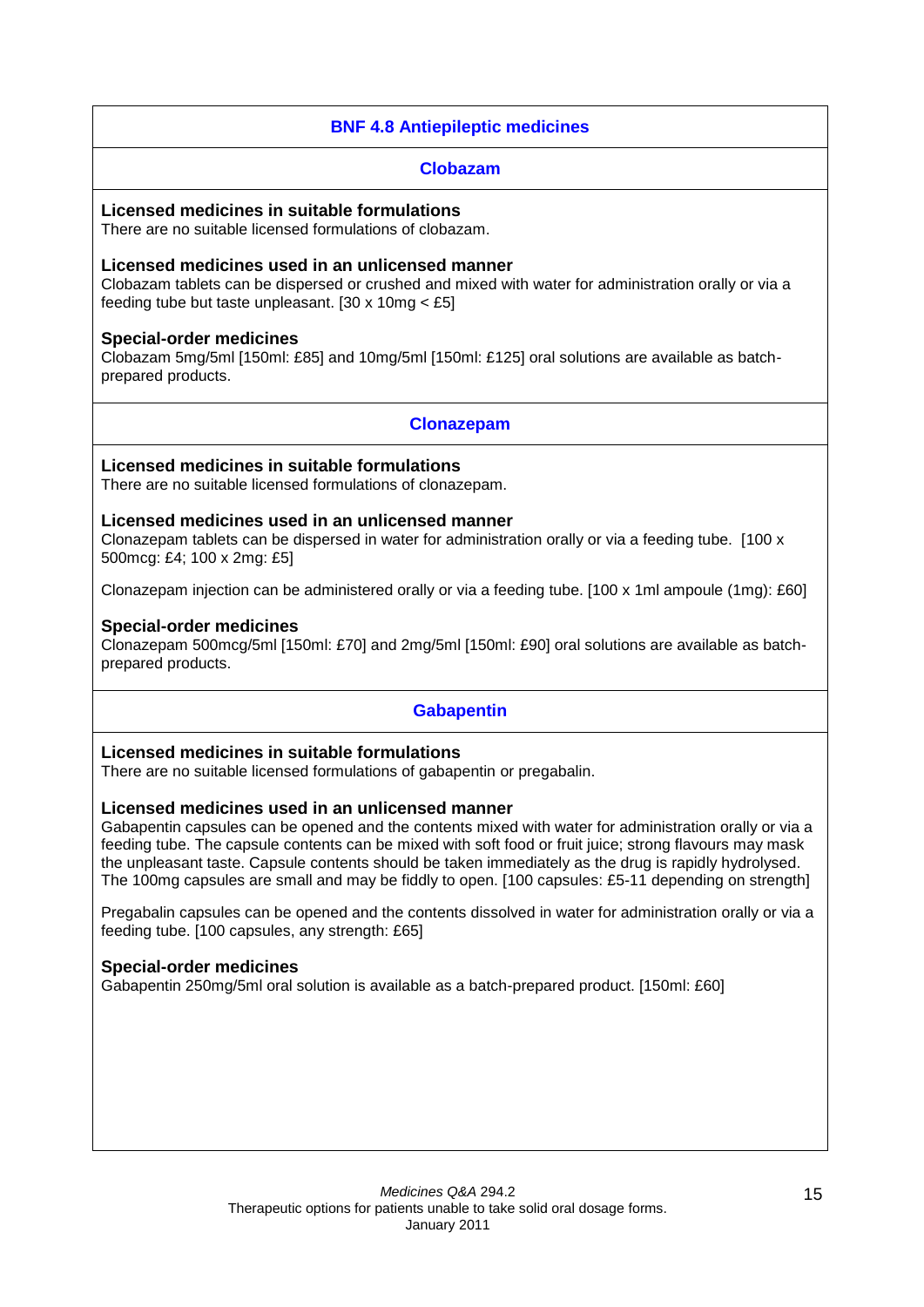### **Phenobarbital**

### **Licensed medicines in suitable formulations**

Phenobarbital elixir 15mg/5ml is available but contains 38% alcohol. It is not considered suitable for use in children. It may be given orally or via a feeding tube for adults. [100ml: $<$  £1]

### **Licensed medicines used in an unlicensed manner**

Phenobarbital tablets may be crushed and mixed with water for administration orally or via a feeding tube. [28 tablets, all strengths  $<$  £1]

### **Special-order medicines**

Phenobarbital 50mg/5ml oral solution (alcohol-free) is available as a batch-prepared product. [150ml: £85]

## **6.1 Drugs used in diabetes**

### **Metformin**

### **Licensed medicines in suitable formulations**

Metformin powder for oral solution is available in 500mg and 1g sachets. The sachet contents should be mixed with 150ml water immediately before administration orally or via a feeding tube; smaller volumes have been used. [60 sachets: £7-13 depending on strength]

Metformin 500mg/5ml oral solution is available and can be given orally or via a feeding tube. [150ml: £80]

### **Licensed medicines used in an unlicensed manner**

Metformin immediate-release tablets can be crushed and mixed with water for administration orally or via a feeding tube, but some tablets are difficult to crush. [84 x 500mg < £2; 56 x 850mg: £4] Modifiedrelease metformin tablets must not be crushed.

### **Special-order medicines**

In view of the licensed preparations available, special-order products are unlikely to be required.

## **6.3 Glucocorticoid therapy**

### **Hydrocortisone**

### **Licensed medicines in suitable formulations**

There are no suitable licensed formulations of hydrocortisone.

### **Licensed medicines used in an unlicensed manner**

Hydrocortisone tablets can be dispersed in water for administration orally or via a feeding tube. [30 tablets: £43-45 depending on strength]

*Efcortesol* (hydrocortisone sodium phosphate 100mg/ml) injection can be administered orally or enterally, but consider the phosphate content. [5 x 1ml: £5]

*Corlan* (hydrocortisone 2.5mg) oromucosal tablets may be swallowed. [20 tablets: £2]

### **Special-order medicines**

Hydrocortisone 5mg/5ml [150ml: £50] and 10mg/5ml [150ml: £75] oral suspensions are available as batch-prepared products.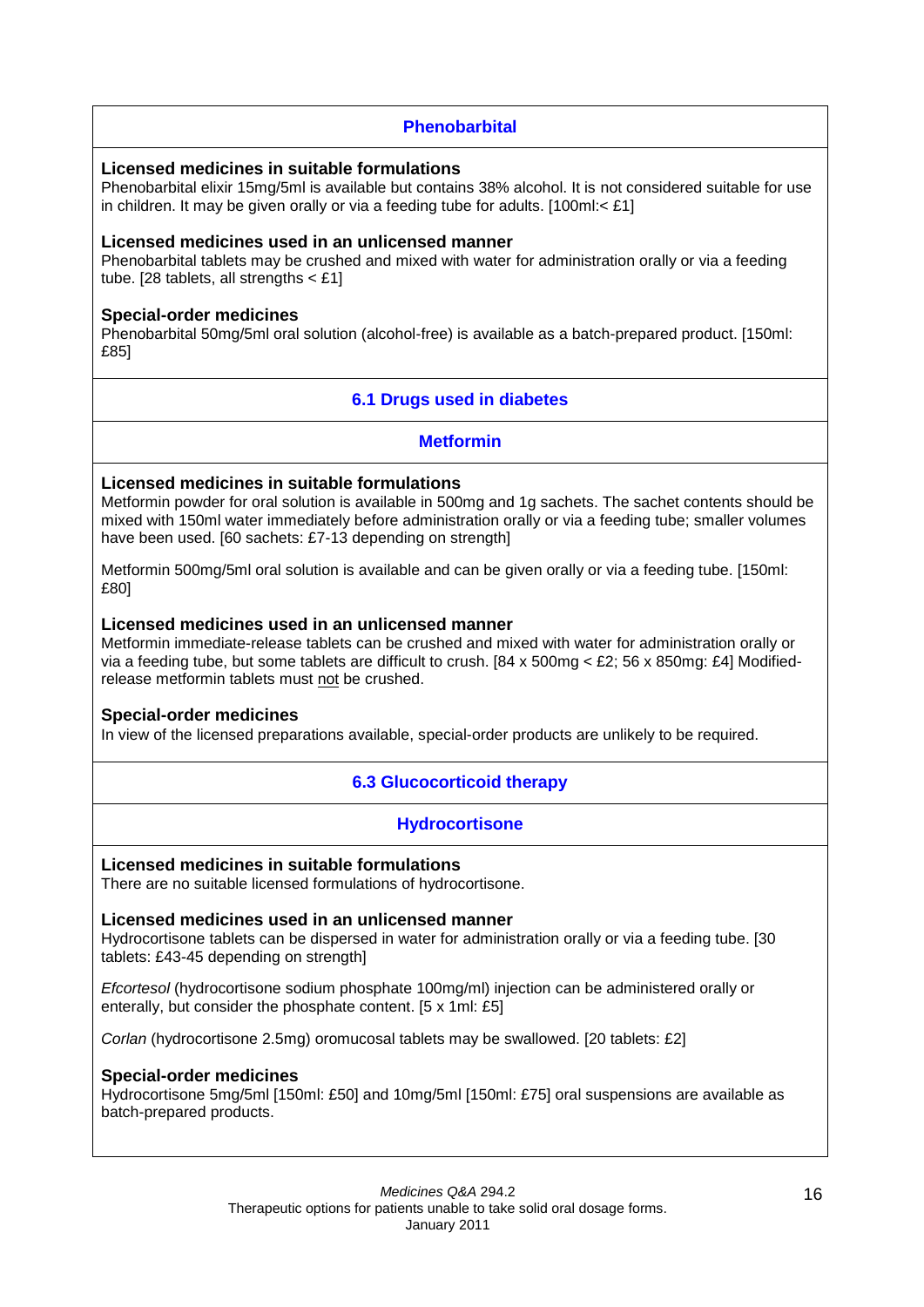### **Bibliography**

- Joint Formulary Committee. British National Formulary 60th edition. Accessed at [www.bnf.org](http://www.bnf.org/) on 12/1/2011.
- MIMS: Monthly Index of Medical Specialities. Accessed at [www.mims.co.uk](http://www.mims.co.uk/) on 12/1/2011.
- National Institute for health and Clinical Excellence. Clinical Guideline 90: Depression. October 2009. Accessed at [www.nice.org.uk/nicemedia/pdf/CG90NICEguideline.pdf](http://www.nice.org.uk/nicemedia/pdf/CG90NICEguideline.pdf) on 12/1/2011.
- Nova Laboratories Ltd. Personal communication: 12/1/2011.
- Paediatric Formulary Committee. BNF for Children 2010. Accessed at [www.bnfc.org](http://www.bnfc.org/) on 12/1/2011.
- Rosemont Pharmaceutical Ltd. Personal communication: 5/1/2011 and 12/1/2011.
- Rosemont Pharmaceuticals Ltd. Retail licensed and specials price list. Downloaded from [www.rosemontpharma.com](http://www.rosemontpharma.com/) on 5/1/2011.
- Smyth J, editor. The NEWT Guidelines for administration of medication to patients with enteral feeding tubes or swallowing difficulties. Wrexham: North East Wales NHS Trust; 2010.
- The Specials Laboratory Ltd. Personal communication: 12/1/2011.
- UKMi. Medicines Q&A 175.1. Which injections can be given enterally? July 2009 (partial revision April 2010). Accessed at [www.nelm.nhs.uk/en/NeLM-Area/Evidence/Medicines-Q--A/Which-injections-can](http://www.nelm.nhs.uk/en/NeLM-Area/Evidence/Medicines-Q--A/Which-injections-can-be-given-enterally/)[be-given-enterally/](http://www.nelm.nhs.uk/en/NeLM-Area/Evidence/Medicines-Q--A/Which-injections-can-be-given-enterally/) on 5/1/2011.
- White R and Bradnam V. Handbook of drug administration via enteral feeding tubes. Accessed via [www.medicinescomplete.com](http://www.medicinescomplete.com/) on 11/1/2011.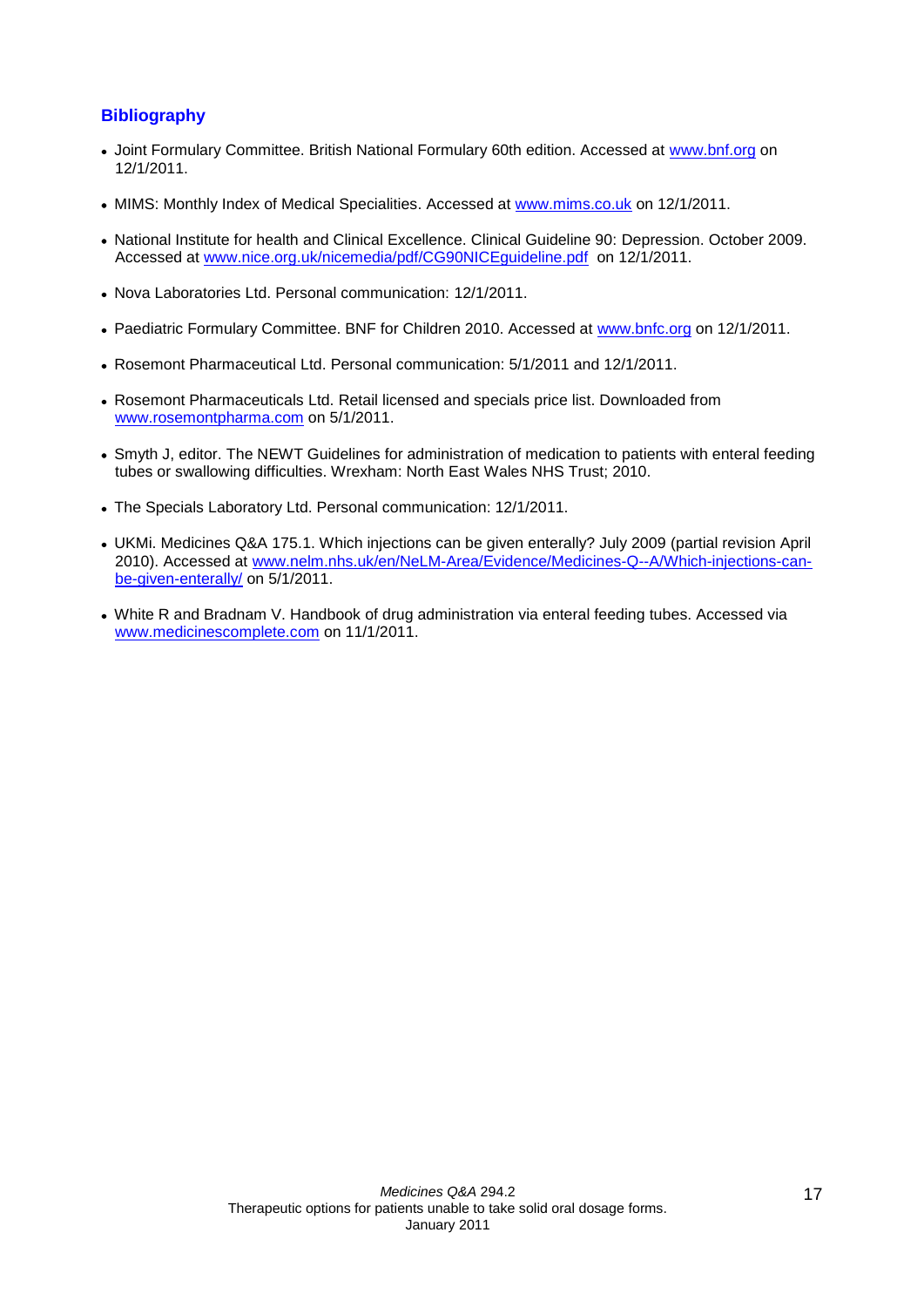



### **Appendix 2:**

### **Administering medicines to patients unable to take solid oral dosage forms**

In all cases, first establish that a medicine is suitable for administration in the intended manner. Consult standard reference texts or contact your medicines management team or medicines information centre for advice. [1, 2, 3]

Care staff may only administer medicines in an unlicensed manner on the instruction of the prescriber. A written direction to crush or disperse tablets or to open capsules should be documented in the patient's care plan.

### **Crushing or dispersing tablets**

Many immediate-release tablets will disperse sufficiently in water to be suitable for administration via an enteral feeding tube without the need for crushing. [1] Modified-release tablets are not suitable for crushing or dispersing.

For medicines that are suitable for crushing, crush using a tablet crusher, a pestle and mortar or between two metal spoons. Only crush medicines one at a time; do not crush all the patient's medicines together. Crushing or dispersing should only be performed immediately before administration.

#### **Opening capsules**

Some hard gelatin capsules can be opened and their contents mixed with water or administered with food. Some capsules may be too small to manipulate. Capsules should only be opened immediately before administration.

### **Administering medicines in liquids or soft food**

Crushed medicines or capsule contents may be given with a small amount of cold liquid or soft food such as a teaspoon of yoghurt or jam. A small amount should be used to ensure the full dose is taken; if taken with a meal, the medicine should be added to the first mouthful of food.

Crushed tablets or capsule contents may taste very bitter; it can be helpful to mask the taste for patients taking these medicines orally by using strong flavours such as jam or blackcurrant cordial. Medicines should not be mixed or administered in a baby's feeding bottle. [4]

Medicines should only be administered in food with the patient's knowledge and consent. Hiding medication in food is considered 'covert administration' and is only condoned in certain circumstances. [5]

### **Administering medicines via feeding tubes**

Feeding tubes should be flushed with water before and after each medicine is administered. If the medicine is viscous, flushing or dilution with water may be required during administration. For patients who are fluid-restricted, the volume of water used for flushing needs to be considered. Medicines should not be added to enteral feeds.

When administering crushed tablets or opened capsules via a feeding tube, mix the powder with 15-30ml water. Draw into a 50ml oral syringe and administer. If you have used a mortar or tablet crusher, rinse this with water and administer the rinsings also.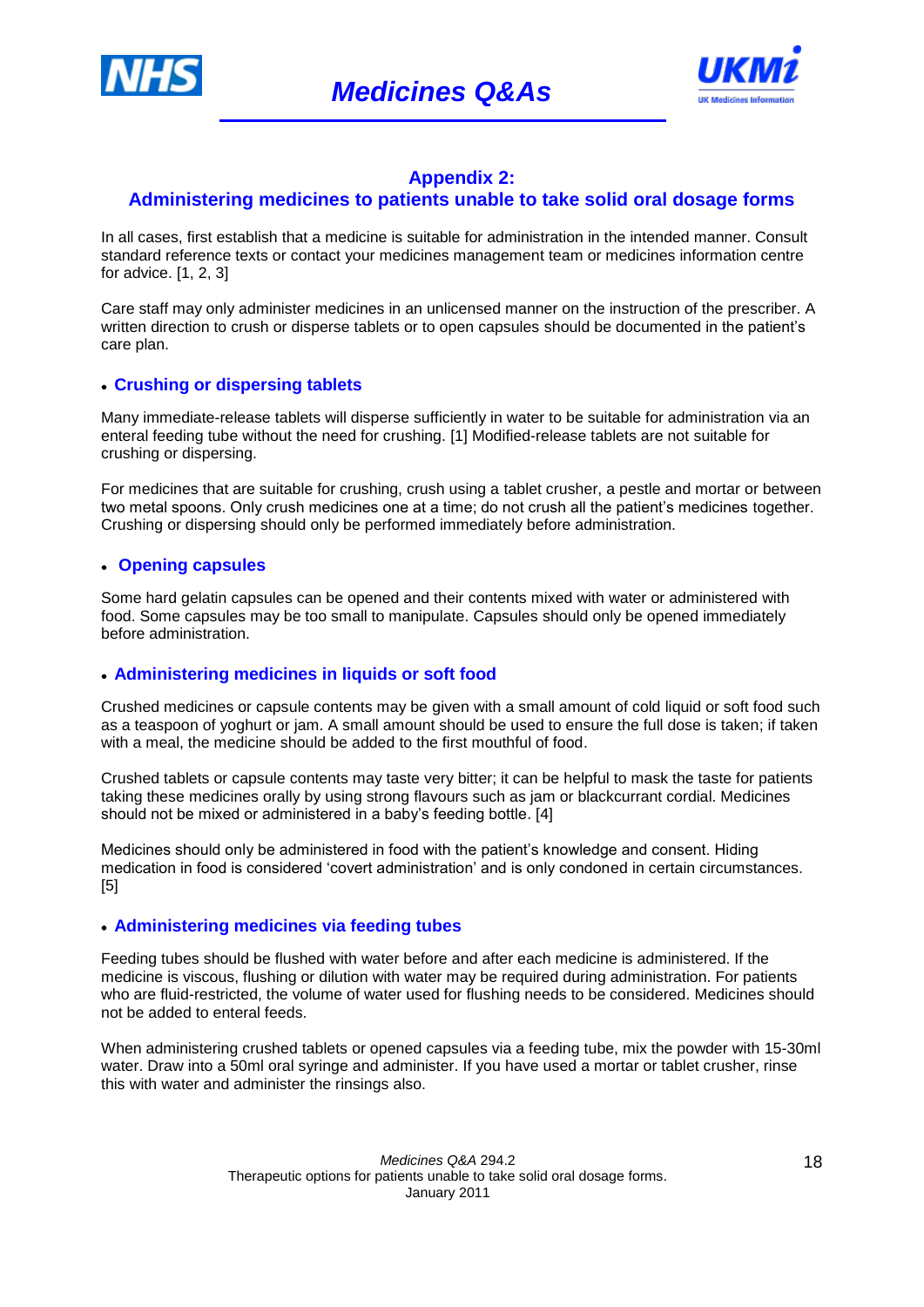Suggested protocol for administering medicines via a feeding tube: [2]

- 1. Stop the feed (leaving a feeding break if necessary).
- 2. Flush the tube with 30ml water.
- 3. Prepare the first medicine for administration, and administer it.
- 4. Flush with 10ml water.
- 5. Repeat stages 3 and 4 with subsequent medicines.
- 6. Flush with 30ml water.
- 7. Re-start the feed (leaving a feeding break if necessary).

The administration of medicines via feeding tubes by care workers in care homes and those providing domiciliary care should only be performed by those with the competency and skills required. [6] Procedures should be in place to ensure care workers who agree to give medicines via feeding tubes receive appropriate training.

### **References**

- 1. White R and Bradnam V. Handbook of drug administration via enteral feeding tubes. Accessed via [www.medicinescomplete.com](http://www.medicinescomplete.com/) on 13/1/2011.
- 2. Smyth J, editor. The NEWT Guidelines for administration of medication to patients with enteral feeding tubes or swallowing difficulties. Wrexham: North East Wales NHS Trust; 2010.
- 3. UK Medicines Information centres: contact details available at [www.ukmi.nhs.uk/ukmi/directory/default.asp](http://www.ukmi.nhs.uk/ukmi/directory/default.asp)
- 4. Paediatric Formulary Committee. BNF for Children 2010. Accessed at [www.bnfc.org](http://www.bnfc.org/) on 13/1/2011.
- 5. Nursing and Midwifery Council. Covert administration of medicines disguising medicine in food and drink. November 2007. Accessed at [www.nmc-uk.org/Nurses-and-midwives/Advice-by](http://www.nmc-uk.org/Nurses-and-midwives/Advice-by-topic/A/Advice/Covert-administration-of-medicines/)[topic/A/Advice/Covert-administration-of-medicines/](http://www.nmc-uk.org/Nurses-and-midwives/Advice-by-topic/A/Advice/Covert-administration-of-medicines/) on 13/1/2011.
- 6. Care Quality Commission. Guidance about compliance: Essentials standards of quality and safety. March 2010. Accessed at www.cgc.org.uk/\_db/\_documents/Essential\_standards\_of\_quality\_and\_safety\_March\_2010\_FINAL.p [df](http://www.cqc.org.uk/_db/_documents/Essential_standards_of_quality_and_safety_March_2010_FINAL.pdf) on 13/1/2011.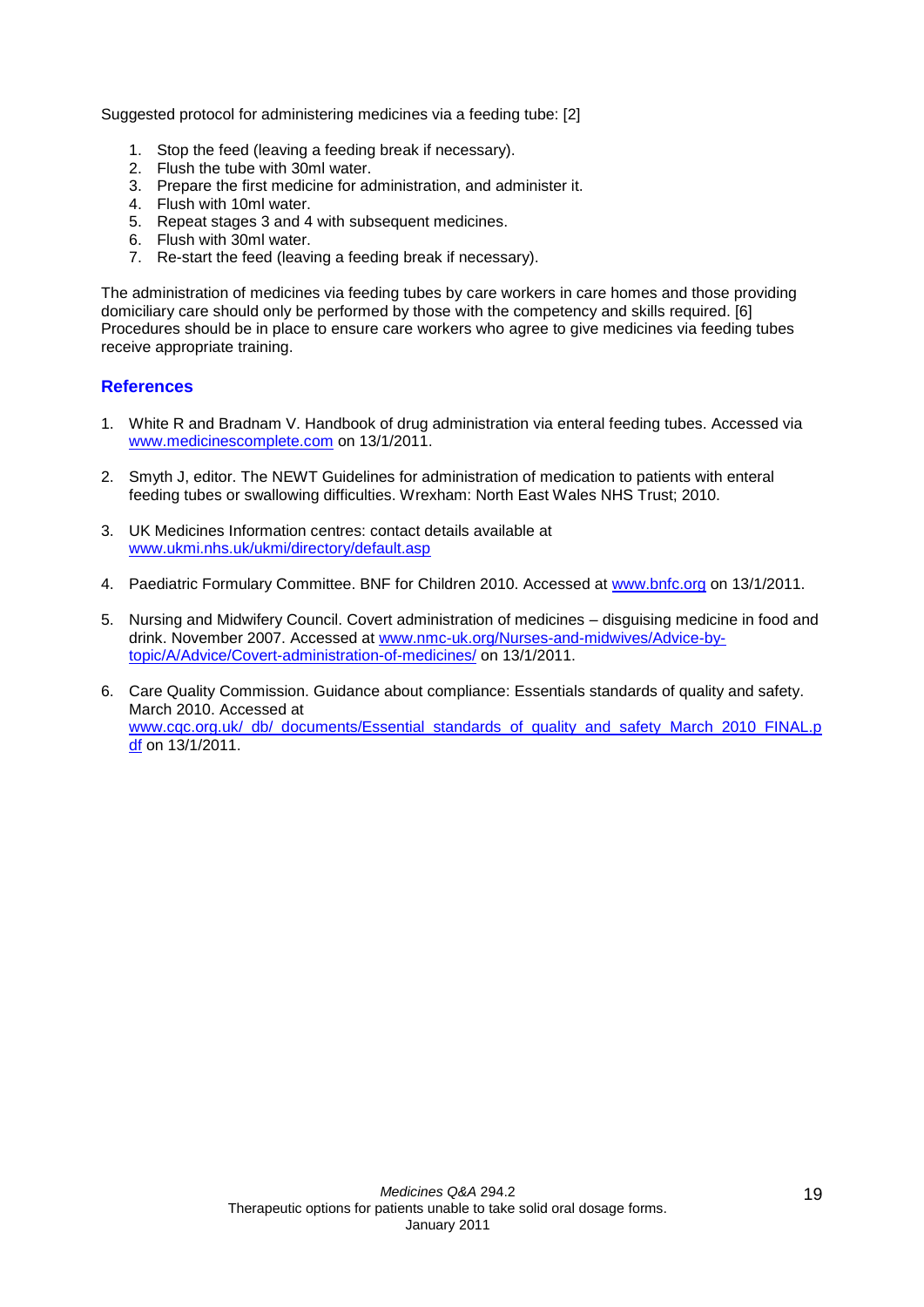

 *Medicines Q&As*



### **Appendix 3: Academic Detail Aid**

An Academic Detail Aid has been published to highlight the main points of this *Medicines Q&A*.

Academic detailing aims to change the practice of healthcare professionals, often prescribers. The process involves face-to-face education of practitioners, usually by clinical pharmacists, in the practitioner's clinical setting. [1]

One of the principles of academic detailing is to use concise visual materials, or 'detail aids' that summarise the key messages and may be provided to the prescriber.

### **References**

1. Cutts C and LaCaze A. What tricks and techniques can be used to influence prescribing? Prescribing and Medicines Management 2003; 5: 12-14.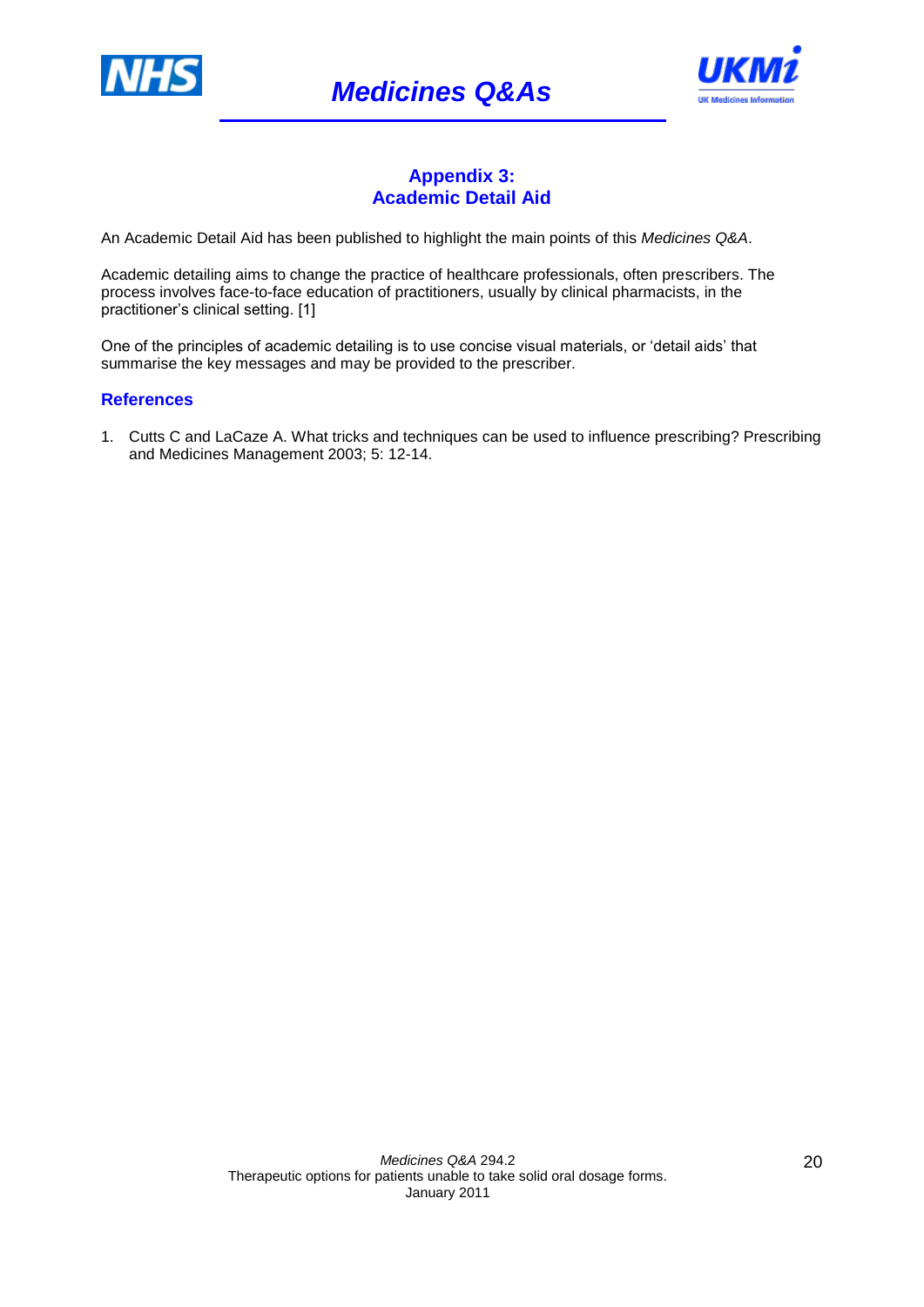

# **Choosing medicines for patients unable to take solid oral dosage forms**

**Selecting suitable formulations for adult patients with swallowing difficulties or feeding tubes.**



# **A stepwise approach is suggested:**

# **STEP 1**

# **Use a licensed medicine in a suitable formulation.**

For example:

- Licensed liquid preparation
- Soluble tablets
- Powders or granules for suspension

In order to use a licensed medicine, consider switching to a different agent in the same class, or to a different route of administration.

For example, consider:

- Fluoxetine liquid (licensed preparation) as an alternative to sertraline tablets
- Aspirin dispersible tablets instead of clopidogrel tablets.
- HRT patches instead of tablets

### **Consider the patient's method of feeding:**

Patients on liquid feeds may take oral liquid medicines, dispersible tablets or solid preparations dispersed in water. For patients on thickened fluids, liquid medicines can be mixed with products like *Thick and Easy*.

Patients on soft-food diets may be able to swallow crushed tablets or the contents of capsules given with food.

Patients with enteral feeding tubes may have oral medicines given by this route.

### **Why licensed status matters**

To be granted a licence a medicine must meet quality standards and be shown to be safe and effective. Licensed medicines usually come with a patient information leaflet and are considered the safest choice.

Special-order medicines are unlicensed and are not required to meet the same standards as licensed medicines. Prescribers take greater responsibility when using them.

# **STEP 2 Consider using a licensed medicine in an unlicensed manner, for example by dispersing tablets in water or by opening capsules.**

### For example:

• Ramipril capsules can be opened and the contents mixed with water.

• Bendroflumethiazide tablets can be dispersed in water.

Both examples are suitable for administration orally or via a feeding tube.

Not all medicines are suitable for administration in this way and it is important to check beforehand. See over for where to get advice.

As before, consider switching to a different agent or route of administration in order to use a licensed product.

### *Is it needed?*

If the patient is taking medicines that aren't needed or aren't working, stop or change them.

*Care staff should only give licensed medicines in an unlicensed way if there is a written direction in the patient's care plan.*

*Practical directions are overleaf.*

*In many cases a licensed preparation will be available that meets the patient's needs.*

## **Cost**

Special-order medicines are often considerably more expensive than licensed medicines. They may have short shelf-lives compared with licensed alternatives and may need fridge storage.

For example, bendroflumethiazide liquid is 60 times more expensive than tablets:

- 28 doses of 2.5mg tablets costs about £1
- 30 doses of 2.5mg/5ml liquid (150ml) costs more than £65.

Bendroflumethiazide tablets can be dispersed in water for administration orally or via feeding tubes.

# **STEP 3**

**In situations where there is no suitable licensed option, consider using a 'special'.**

Special-order ('special') liquid medicines are unlicensed and expensive. They should only be prescribed if there is no licensed medicine that meets the patient's needs.

**Licensed medicines should be used where possible. Special-order medicines are unlicensed and expensive and should only be prescribed if necessary.**